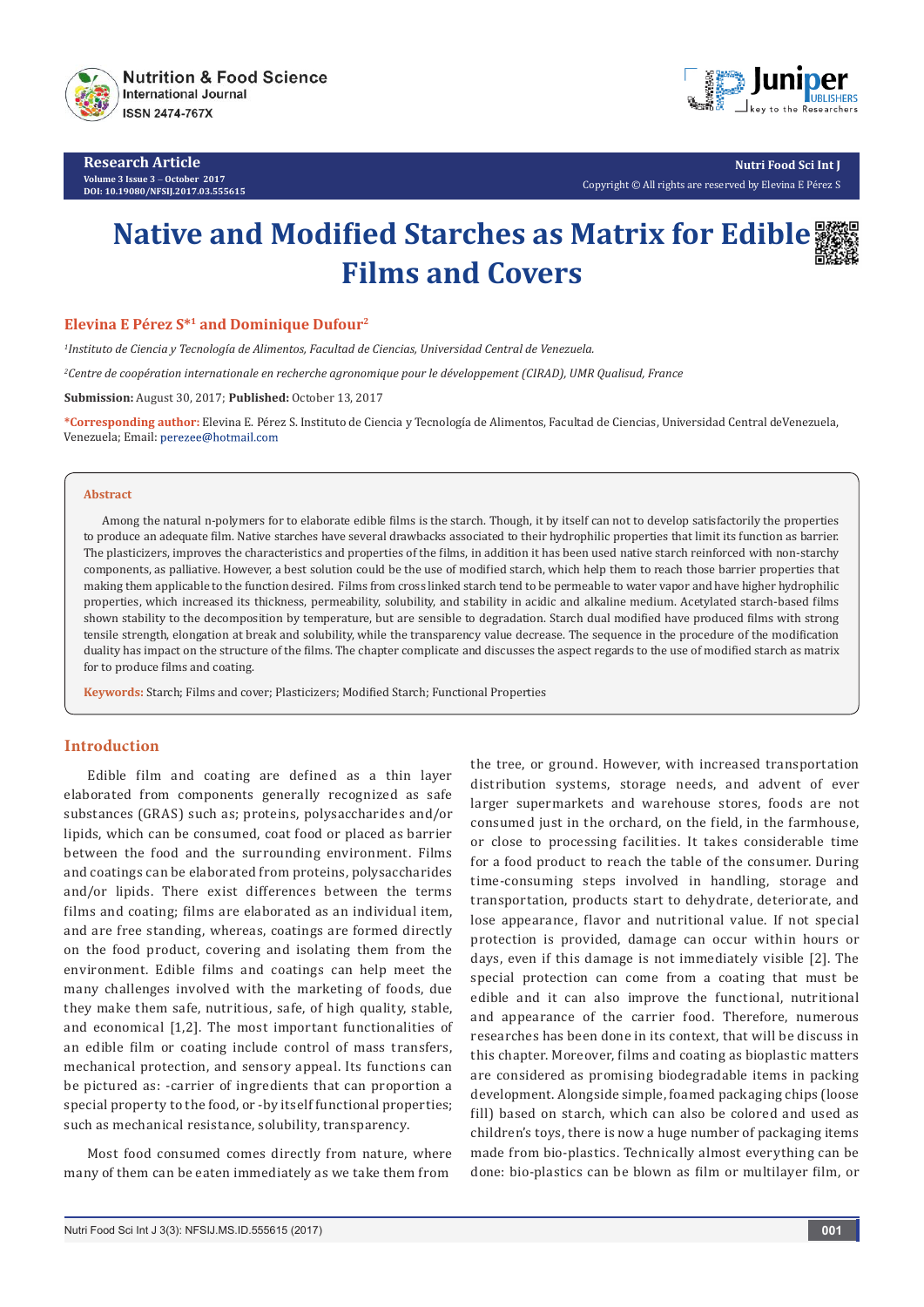extruded as flat film. They can be thermoformed and are able to be printed, glued and converted into packaging components in numerous ways. In short: packaging manufacturers and packers can process bio-plastics on almost all of their usual machines with no problems [1]. Established packaging applications for bio-plastics are shopping bags, which also have a secondary use as a bag to collect compostable kitchen and garden waste. Further applications are thermoformed inserts for chocolate boxes, trays for fruit, vegetables, meat and eggs (also foamed), tubs for dairy produce, margarine and sandwich -spread, bottles, nets or pouches for fruit and vegetables. Blister packs, where the film is closely formed to follow the profile of the packaged product, can also be produced. Starches based packaging flakes made from bioplastics with barrier properties, impenetrable to odors and with good performance on the machines are available now, and are also the subject of continuous ongoing development [3]. Coating of paper and cardboard laminates with bio-plastics leads to new packaging with good moisture and fat or oil resistance [4]. In the USA, a mineral water bottle made from PLA bio-plastic had been launched in 2005. This was followed by a range of other bottles for water, milk and juice in North America, Europe, Australia, New Zealand and other regions. Disposal of used packaging made from bio-plastic can be carried out in various ways. As a rule, catering products are short-lived, like packaging. Once they have been used cups, plates and cutlery are thrown into the rubbish bin with any waste food clinging to them, and during festivals and other large-scale events soon build up into considerable amounts. Here bio-based plastics offer not only real ecological alternatives. They are also compostable and so can be disposed of together with the food remnants [3].

As was early mentioned, films and coating can be elaborated from native starch. However, even with its natural forming film properties, the native starch show limitations, in some of the functional properties, expected as films or coatings. The functional, organoleptic, nutritional, and mechanical properties of an edible film, can be modified by the addition of various chemicals in minor amounts; the plasticizers. However, even with the addition of plasticizer some properties cannot be obtained, and the use of mixtures of starch with other nonamylaceous film forming components has been experienced. In order to achieve an optimization in the properties of the films, it has been proposed the use of modified starches. Modification of starch is carried out to enhance the positive attributes and eliminate the shortcomings of the native starches. So, the processors of the starch industry have explored some properties of modified starches that can be useful to perform films and covers with optimal quality to provide those specific functional properties. Modification of starch is an everevolving industry with numerous possibilities to generate novel starches which includes new functional and value-added properties as a result of modification and as demanded by the manufacturing. The modification of native starch properties

addressing them to a specific use can be brought about by using chemical, physical, or biological techniques, which may improve or introduce the desire functionality in their structure. The chapter will compilate and discuss some of the numerous researches of the use of native starch, waxy starch, native starch reinforced with other materials, and modified starch, as ingredient to perform edible films and covers, elucidating those properties of barrier that make them applicable to the function desired.

#### **Native starch as film forming substrate**

Eco efficient products are the new generation of bio based products prepared with sustainable materials, that agree with ecological and economic requirements including environmentally acceptable disposal of post-user waste [5]. As have been previously pointed out among the natural promising polymers there is the starch. Starch is a carbohydrate mainly composed of amylose and amylopectin, which is present in the granules in a proportion, which is function of the botanical source. Amylose structure has been considered as a linear chain of D-glucose units linked together by  $\alpha$ -1,4 bonds [6]. But in most starches one-third to two thirds of the amylose fraction has secondary chains attached through occasional α-1,6 branch point, and in some species, has a few phosphate groups, probably at C-6 of glucose residue. The brand chains are usually moderately long, but few may be as small as glucosyl to maltotetraosyl (G1-G4) [7]. It length or degree of polarization, which is varying from 102 to 104 glucose units have presence of cross linked bonds and phosphorus linked, which are also dependent of the botanical sources. Amylopectin consist of short chains, on average, 20 to 30  $\alpha$ -1,4 bonds linked D-glucose units, which are cross-linked by  $\alpha$ -1,6 bonds. It may consist of 104 to 105 glucose units [6]. The chain lengths and chain length distribution of amylopectin have showed differences among starch type from same species, with a decreased degree of multiples branching accompanying increased starchlipid and amylose content [8]. During the synthesis amylose and amylopectin are deposited in starch granules together with small amount of lipids, proteins and phosphorous (as phospholipids), which also vary with the botanical source, and must be drawn during isolation and purification of the starch; otherwise they could affect its purity. Therefore, industrial manufacture of starch involves freeing of starch granules from constituents such as; fiber, protein and extraneous materials, purifying by screening, washing, dewatering and drying.

Lipids in the starch granules are present on the surface and internally. It is proposed [9] that lipids on the surface of starch granules should be called "starch surface lipids", and that those inside the granules should be called "internal starch lipids". Starch surface lipids appear to be derived from the "non-starch lipids" which are either free or bound to proteins in the starch-bearing tissues. In cereals, the internal starch lipids are exclusively monoacyl lipids, and they are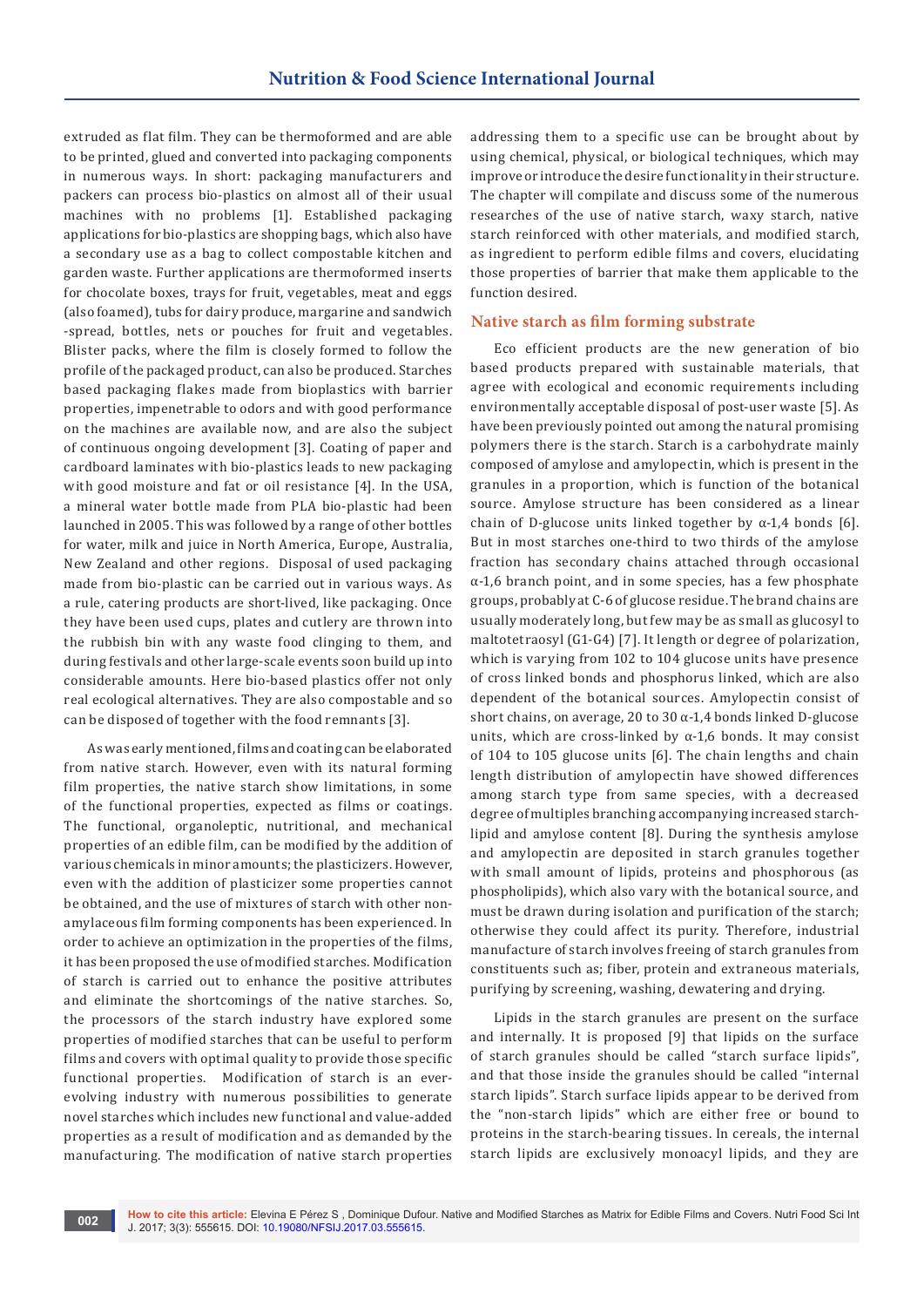quite different in composition from the starch surface lipids and non-starch lipids. Inside the starch granules, internal starch lipids are complexed with the amylose and also with some branch of the amylopectin [10], and some functional properties are mainly determined by the lipid and amylose content of the starch granules and the degree that the amylose is polymerized. Indeed, the lipid component in the coating formulation can serve as a good barrier to water vapor, and it could be of interest for the mechanism plasticizing. The complex lipid-amylose or lipid-amylopectin branch and the amount of amylose could be also be related to the plasticizing. Lipid presence decreased significantly (p<0.05) water vapor permeability of starch based films due to its hydrophobicity, as was pointed out by García et al. [1]. Same authors also have postulated that amylose molecules without plasticizer produce crystalline and brittle films.

Sources of starch commonly used in food technology and commercial applications of the food industry are limited [11]. The starch utilized world-wide come from a relatively few crops, the most important being maize, potato wheat and tapioca, with smaller amount from rice, sorghum, sweet potato, arrowroot sago and mung bean [8].The technologies of starch isolation, purification and modification have become more sophisticated and efficient–have enable development of new food uses of the starch.

Edible films must be produced from materials with film forming ability [12] and the starch looks suitable for it. Then, the use of non-conventional starches, such as those isolated from roots and tubers, could provide new options for such use [11]. More so than, starches have specific functional properties defined by their botanical source.

The edible film concept represents a stimulating route for to create new packaging materials. This is because edible films and coatings are available with a wide range of properties that can help to alleviate many problems encountered with foods. The mainly properties of the edible films can be pictured as: -carrier of ingredients that can proportion a special property to the food, or -by itself functional properties; such as mechanical resistance, solubility, transparency. The first is by addition of antimicrobials, flavor, phytochemicals, preservatives, vitamin and minerals among others, and the second one by addition of plasticizers, composite, or using chemical and/or physical modified starch or with high amylose. Consequently, due of its ubiquity, low cost, renew ability, good mechanical properties, and easily handling, starches from different sources have been used to produce biodegradable films to partially or entirely replace plastic polymers [13]. Even more, starch also can provide a selective barrier to oxygen and carbon dioxide and the necessary supporting matrix for edibles films and coating. Garcia et al. [1] have shown that CO2 and O2 permeability's of films without plasticizer were significantly higher ( $p < 0.05$ ) than plasticized films. In this context, starch, has been recently

renewed due to its abundance, low-cost, biodegradability, relatively easy to handle, and capacity of forming thermoplastic materials and the possibility of processing, using conventional polymer processing equipment.

In food technology as previously mentioned, the mainly used starches are isolated and purified from cereals, roots and yams.

At the Andeans region, and also at tropical areas of the world there are numerous starch rich crops, that are yet unexploited. Pseudo cereal (amaranth and quinoa), Musa genus, pulses and roots and tubers are among them. All of these starches have their inherent functional properties that can be investigated and characterized for its uses in edible films with distinctive functional properties. In this sense, it had elaborated films using native starch isolated and purified from roots and tubers [14]. En their work starch-based films were processed by casting solutions prepared with each starch, glycerol, and distilled water. Starch suspensions were gelatinized by heat, degassed, poured in plates and dried. In the films, studies done were water vapor, oxygen and carbon dioxide permeability, and mechanical properties in terms of tensile strength and crystallinity patterns. Authors have reported that the starch isolated from Ipomoea batatas and Colocasia esculenta exhibited polymorphism AþB type X-ray pattern, Xanthosoma sagittifolium, an A-type X-ray pattern, and Arracacia xanthorriza and both Dioscorea trifida, B-type patterns; while starch based films had all a B-type X-ray pattern. Studies of [15] using debranched Naegeli dextrins from different A and B native starches have indicated that the A-type starches had branch points scattered in both amorphous and crystalline regions and B-type starch had most branch points clustered in the amorphous region. It can be supposed that the effect of gelatinization, and the mobility of polymer by the addition of plasticizer to have induced the formation of amorphous zone, and for hence, the B type films.

As expected, the potential for films using native starch isolated and purified from roots and tubers are more in the area of decreasing gas exchange rather than retardation of water loss due to their hydrophilic nature. Films from these non-conventional starch sources with barrier and mechanical characteristics tailored for specific uses can be of interest as plastics for the food industry and results may be of significance also, for starch-based foams. Furthermore, the numerous potential applications of natural polymers stimulated the study with edible films based on cassava starch. Films from native cassava starch had good flexibility and low water permeability, indicating its potential application [5].

#### **Waxy Versus- amylo type starches**

One consideration that have to be done for the preparation of edible films and coatings is regard the presence or absence of amylose in the granular structure. It has been pointed out that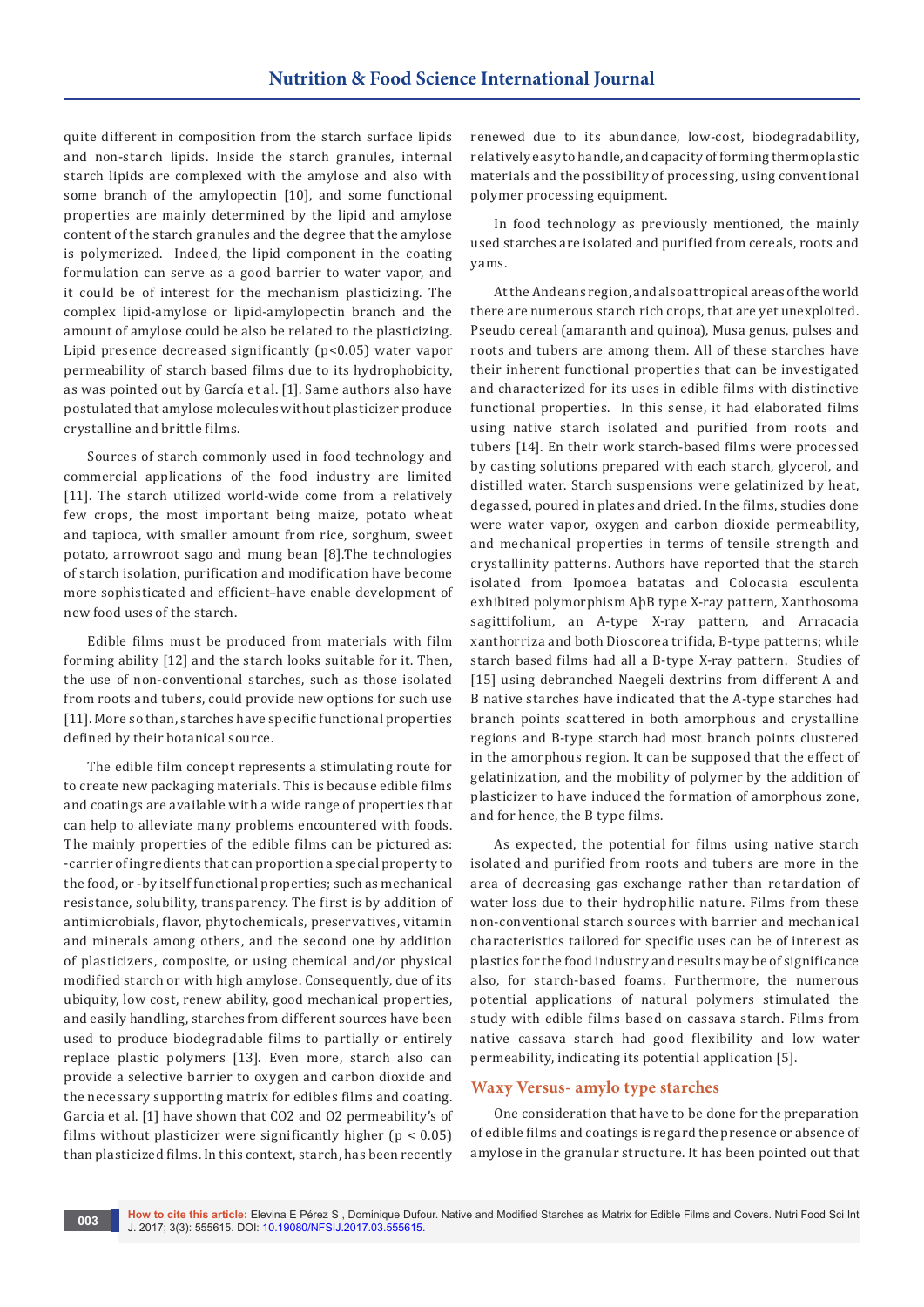high amylose starch is a good source for new food applications [16,17]. Film and cover have functional barriers that depend of the nature of the polymer where their come from. Typically, the starch granule is composed of 25% amylose and 75% amylopectin. Edible films require starches with a high amylose content ( $\geq 70\%$ ). The amylopectin molecule cannot adequately forms films; the branched structure imparts poor mechanical properties to the film, reducing its tensile strength and elongation [18,19]. According to Guibert & Gontard [20], amylose is responsible for the film-forming capacity of starch. Consequently, authors suggesting that free-standing films can be produced from aqueous solution of gelatinized amylose and drying. It has been postulated [21] that films from starch with more amylose are opalescent and thicker, and with less amount, they are transparent and thinner. Mark et al. [22] have reported that films produced from high amylose corn starch (71% amylose) have no detectable oxygen permeability at RH levels less than 100%. This was true for both unplasticized and plasticized (16% glycerol) films. Additionally, Krogars et al. [23] have established that films of high-amylose corn starch or potato starch was more stable during aging, lost little of their elongation and had not or a slight increasing in tensile strength. In other work, [21] it has measured the effect of the starch type on the physico-chemical properties of edible films. They have pointed out that higher amylose content in films induces higher moisture sensitivity, and thus affects the mechanical, and barrier properties. They also affirm that films made from potato starch constitute a greater barrier for oxygen and water vapor, though they have weaker mechanical properties than wheat and corn starch films. Same authors sustain that starch species with higher amylose content have lower wet-ability properties, and better mechanical resistance, which strongly depends on the water content due to the hydrophilic nature of starch films, Then, they could be used for products with higher water activity, such as cheese, fruits and vegetables. Colussi et al. [24] have shown that low amylose rice starches, whether native or acetylated, did not form films with desirable characteristics. Contrarily, Gutierrez et al. [25] showed that high quality edible films can be prepared from modified 80:20 waxy:normal corn starch, and demonstrated their potential as a coating or packaging material in the food industry.

The effects of water and glycerol contents on oxygen permeability of starch polymer films were also investigated by [26]. Authors report that under ambient humidity both amylose and amylopectin films were excellent oxygen barriers, as good as the commercial ethylene vinyl alcohol film which was studied as a reference material. They also have reported that the film permeability's were determined by water content; below 15% water both starch films were good oxygen barriers, above 20% water the barrier property was lost.

### **Plasticizer**

Plasticizing agents is among the factors that can also substantially modify the ultimate properties of the film. Other factors are, film-forming technology, solvent characteristics, temperature effects, solvent evaporation rate, coating operation usage conditions of the film (relative humidity, temperature) [27], and type of matrix; as was previously pointed out.

Starch have evident film forming properties at the slurry, as function of the botanical source from they came from. The amylose content and presence of others constituents are account as responsible for this role. Then, could exists differences in the functional properties of the films and covers when using different types of starch. As well as, the form of the starch (native or modified) also exerts important function on them. Despite of it, native and modified starch by itself present poor mechanical properties regarding process-ability and end-use application, since the fragility and brittleness exhibited during the thermosformation can limit their potential for application. Moreover, the films elaborated from starch have disadvantages due its strong hydrophilic behavior, which makes them sensitive to contact with water, and with inferior mechanical properties (low flexibility, yielding brittle materials), as compared to plastic films [28,29]. So, the addition of plasticizers which, through intermolecular interactions with the polymer matrix, must improves the characteristics and properties of films [30] and provide the necessary workability to it.

A plasticizer could be defined in the food technology argot as a substance (usually hydrophilic compounds) added to a forming solution in order to produce or promote the film malleability and plasticity and reduce breakability. The decisive role of plasticizers is to enhance the flexibility and process-ability of starch by reducing the strong intermolecular interactions between starch molecules. As a result, the mobility of polymeric chains increases, which improves the flexibility, extensibility and ductility of plasticized films [31], overcoming the starch films brittleness [32]. The plasticizers must be compatible with the film-forming polymers, reduce cumulative intermolecular forces, increase intermolecular spacing and the mobility of polar polymer chains and reduce polymer chain cohesiveness upon incorporation [33]. The best plasticizer for starch is water at a concentration of 45%. Garcia et al. [1] also have postulated that the addition of plasticizers to improve properties of starch-based films by avoiding pores and cracks.

Hydrophilic compounds, such as polyols glycerol, sorbitol and poly (ethylene glycol) are commonly used as plasticizers in hydrophilic film formation. Plasticizers with characteristics such as, small size, high polarity, more number of polar groups per molecule, and greater molecular dimensions between polar groups within a molecule generally impart greater plasticizing effects on a polymeric system. However, the selection of a plasticizer for a specified system is normally based on the compatibility and permanence of the plasticizer, and the desired physical properties in the films [31,33].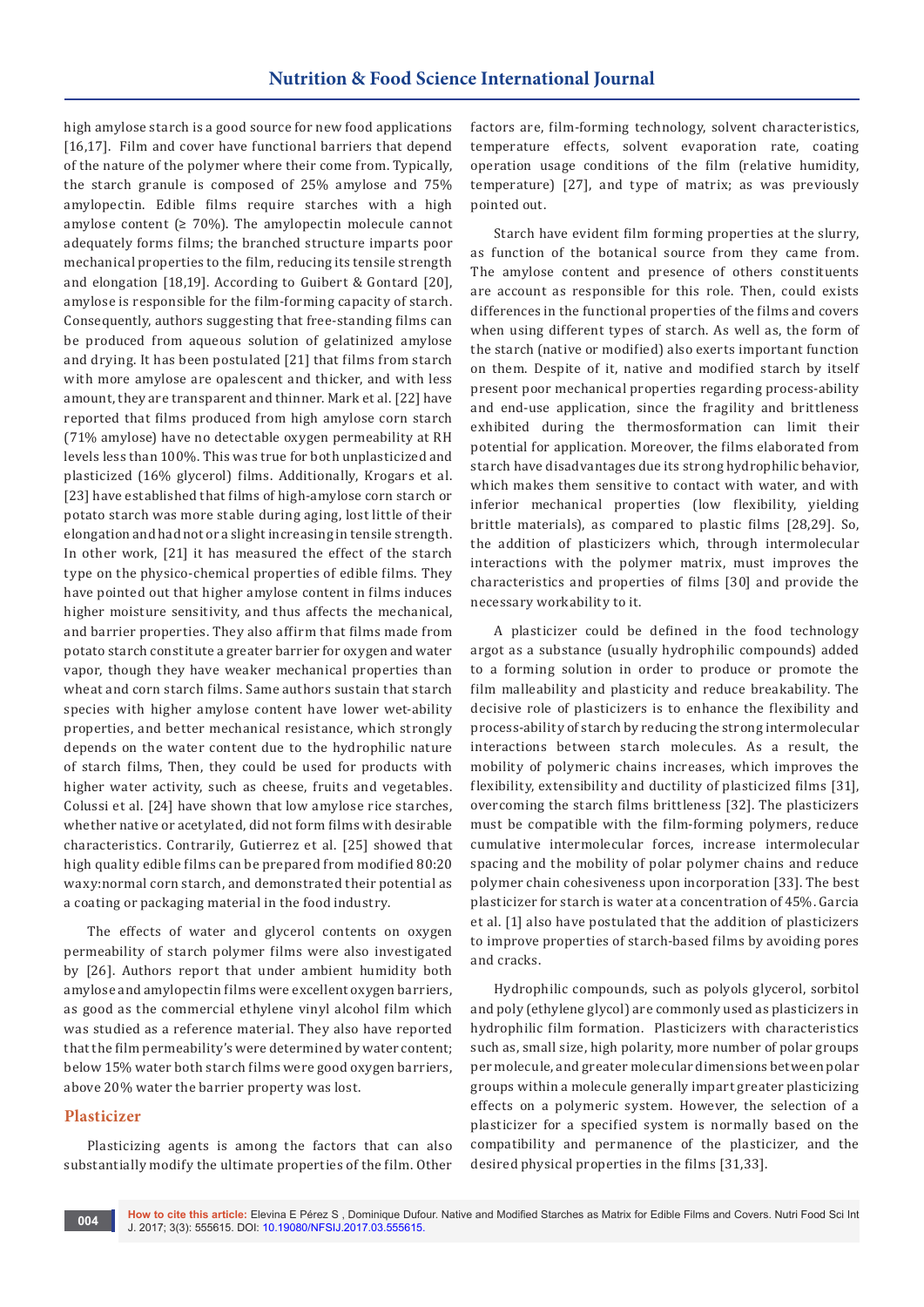During the initial hydration from the dry state, a biopolymer film experiences improved elasticity as a result of extensive connections established between water and polymer. With increasing hydration, film elasticity and cohesiveness decrease progressively because water-polymer interactions developed to the detriment of polymer-polymer bonds. In a ternary system, water plasticizer-polymer, the presence of a second plasticizer normally has a deciding factor on the plasticizing action of the primary one. It reduces the cumulative intermolecular forces polymer-water, increase the intermolecular spacing and the mobility of the polar polymer chains and reduce polymer chain cohesiveness upon incorporation [33].

Sanyang et al. [34], pointed out that the most commonly used plasticizers for starch films are glycerol and sorbitol. They assayed both plasticizers on sugar palm starch to elaborate films. The results demonstrated that plasticizer type and concentration affect the film thickness, density, moisture content, solubility, swelling capacity and water absorption. In divergence Guilbert & Gontard, [20] shown that the increment of the plasticizers concentration decreases the density and water absorption of the films. Bertuzzi et al. [35] have pointed out that films elaborated with corn starch exhibited an increase in elongation and a decrease in tensile strength with increment of the glycerol concentration, beside some fissures were detected in the dry films, possible due to phase separation (starch-glycerol) phenomena. Film crystallinity is related to the reorganization capacity of the polymer chain, and thus the relative film crystallinity should increase with plasticizer content (glycerol and water). According to Bourtoom [18], the color of biodegradable film from rice starch-chitosan was more affected by the concentration of the plasticizer used, than by its type. They also mentioned that glycerol and sorbitol are compatible with amylose and improved mechanical properties of films, by decreasing intermolecular attraction and interfering with the amylose packing. In this context, García et al. [1] have shown that amylomaize films plasticized with glycerol had lower O2 permeability, than normal corn starch films.

It has been postulated that sorbitol bring in the films high thickness, density and thermal stability, whereas, glycerol increments the moisture content and solubility. Films containing sorbitol show lower gas permeability than those containing glycerol [1,34,36]. Studies achieved by Bourtoom [18] have demonstrated that sorbitol provide to the films with highest mechanical resistance, but the poorest film flexibility. Rompothi et al. [37] whom have also assayed the glycerol and sorbitol as plasticizer have concluded that glycerol provided better plasticizer, efficiency than sorbitol. Authors also have postulated that increasing plasticizer concentration tended to decrease tensile strength, elastic modulus and oxygen permeability; but increase elongation (%E), solubility, water

vapor permeability and seal strength as function of starch type and concentration. According to Borges et al. 2015 [38], rice starch and glycerol result as the most suitable starch and plasticizer for the preparation of flexible films with potential for coating foods. In contrast, glycerol and polyethylene glycol plasticized films exhibited flexible structure; however, the mechanical resistance was low, while inversely affecting the water vapor permeability. Though, Krogars et al. [39] have defined that a 1:1 combination of glycerol-sorbitol as plasticizer for maize starch films was found to be more stable than using glycerol and sorbitol separately.

#### **Starch Edible Films as Carriers of Ingredients**

The use of antimicrobial compounds in edible coatings of proteins, starch, cellulose derivatives, chitosan, alginate, fruit puree, and egg albumin has been successfully performed [40, 41]. It is because of that starches can produce edible films and coating, that can be carriers of numerous substance to improve the quality of the food where they are applied, improving its functional properties. Indeed, the incorporation of natural additives into food matrices can be achieved through the use of them. Such films may function as an encapsulater to deliver different constituents to food. They can encapsulate flavor and color (pigments), nutritional ingredients, antioxidants, antimicrobial agents, ions, stopping several reactions on superficies of food. They represent the best alternative for incorporating protective antimicrobial and antioxidant agents onto the surface of food.

In this context, several researches have been done. Piñeros-Hernández et al., [42] have successfully incorporated polyphenols-rich rosemary extracts within cassava starch films producing an active UV-blocking food packaging with antioxidant properties.

Chandra Mohan et al. [43] have produced and optimized spice fused tamarind seed starch edible films for meat packaging. The authors have pointed out that when the optimized edible tamarind seed starch film was mixed with a minimum inhibitory concentration of the mixture of cinnamon and cloves shown an improved antioxidant and antibacterial properties. OlléResa et al. [44] have used natamycin and nisin inside the edible films to improve the microbiological stability of cheese. They conclude that film with natamycin and nisin is an extremely effective method to control the population of microorganisms present in both the cheese and the film, enabling to offer the consumer a safer product. Due that Lactobacillus plantarum inhibit the growth of pathogens, Ghosh et al. [45], have report the incorporation of L. plantarum within a starch matrix using sucrose as a protectant and glycerol as a plasticizer. Antimicrobial activity assays showed that films with L. plantarum incorporated have inhibited E. coli moderately, and when assisted with starch-degrading α-amylase, E. coli growth was reduced significantly. These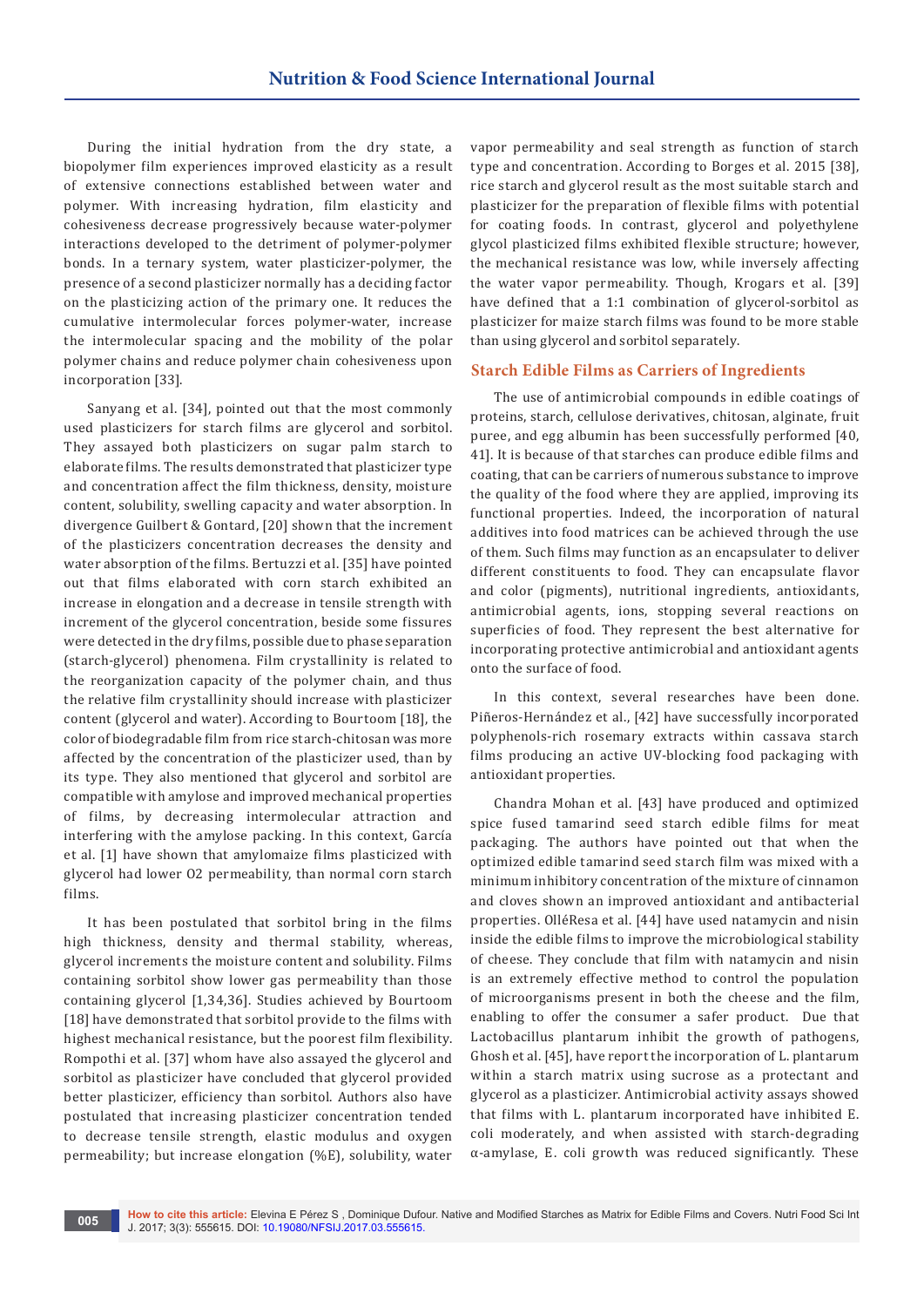findings demonstrate the potential of this natural antipathogenic film to be applied as an edible coating for food and as a second layer with traditional synthetic thermoplastics to improve food shelf-life. Gutierrez T [46] have recommended the employment of films with the addition of blackberry. This film that have been assayed on in vitro cells, had lower digestibility rate, anti-inflammatory activity and higher cell viability, which is encouraging in the development of edible films with nutraceutical properties. Terassi Bersaneti et al. [47] have used fructo oligo saccharides (FOSs) as a functional ingredient in the elaboration of cassava starch edible films. These films had a good appearance and were easily removable from the plates without bubbles or cracks. Beside it phytochemical properties, the FOSs exerted a plasticizing effect on the starch films and decreased their glass transition temperature. The addition of FOSs resulted in higher solubility and elongation and a decreased water vapor permeability of the films. FOSs were shown to be a promising ingredient for use in edible starch films.

Praseptiangga et al. [48] in their studies, cassava starchbased have elaborated an edible coating incorporated with lemongrass essential oil (1%) and applied by spraying and dipping methods to preserve papaya MJ9 during storage at room temperature. The addition of lemongrass essential oil (1%) significantly inhibited the microbial growth on papaya MJ9 by reducing the account of total yeast and mold, when comparing to the control. They also shown that the weight loss, total soluble solid, vitamin C, and total titratable acid had lower values, than control. These results indicate that cassava starch-based edible coating incorporated with lemongrass essential oil (1%) can be used as an alternative preservation for papaya.

In order to reduce additives incorporated to the foods. Ferreira Saraiva et al. [49] have done a study developing active edible films of potato starch, inverted sugar and sucrose; using potassium sorbate and citric acid as preservative to coat mini panettones. Authors report that from 16 to 24 days (35°C/60% RH), panettones without coating and without additives (controls) showed growth of mold/yeast; while with both additives coating, fungal growth was observed from 40 days. When using potassium sorbate, mold/yeast was not detected until 48 days. During storage, there was reduced water activity, moisture, elasticity and cohesiveness of panettones with additives, while the opposite occurred in controls. The incorporation of food-graded antimicrobial compounds in the packaging films of potato starch coatings in concentrations lower, than those normally used for mini panettones increased up to 130% their shelf life and may contribute to product loss reduction during storage. Díaz et al. [50] have used edible coating based in Aloe vera gel and cassava starch for coating pieces of artesian costeño cheese. This kind of cheese, due to its procedure as artesian item is susceptible to fast contamination

and films with Aloe vera are a solution. Edible coatings of cassava starch matrix carrying fennel oil and acid ascorbic have been applied by Lima et al. [51] to reduce the translucency in fresh-cut pineapple. Adiantum capillus-veneris extract was incorporated in starch based matrix and applied to fresh-cut pear [52]. These results demonstrated that the development of an edible film formulated with A. capillus-veneris extract can be applicable to preserve fresh-cut pear quality. Wheat starchbased films were formulated for packing pistachio kernels Wheat starch bags reduced the rate of oxidation in pistachio kernels. These results suggest that wheat starch-based films are a viable alternative packaging process for pistachio kernels and improvement of shelf life [53].

### **Composite Films**

Composite films and covers have also been assayed and its functional properties evaluated. Medina Jaramillo et al. [54] have proposed the yerba mate extract as plasticizer to improve the cassava starch-glycerol matrix for preparing edible films. They have concluded that extract led to a decrease in the degradation time of the films in soil, ensuring their complete biodegradability before two weeks and to films stability in acidic and alkaline media. Podshivalov et al. [55] have assessed the microstructure morphology and the functional properties of the gelatin/potato starch/glycerol edible bio-composite films varying on them the starch content from 0 to 50 wt%. They found that when the starch content was less than 30 wt% the phase separation mechanism is nucleation and grow, whereas the starch content upper 30 wt% then the spinodal decomposition is the dominant mechanism. They also adduce that mechanical properties (strength and elasticity), transparency and film stickiness are severely deteriorated by the increment of starch in the films forming solution. The additions of ZnO-N into the starch/gelatin films were investigated by Mehdi Marvizadeh et al. [56]. The results clearly showed that incorporation of ZnO-N effectively increased the hydrophobicity behavior of the biopolymer. Furthermore, significant decreases in the elongation at break and oxygen permeability of the film with the nanoparticles were found compared with the control film. The electromagnetic properties of edible films show that UV light is absorbed with the addition of small amounts of ZnO-N to the biopolymer matrix. In comparison with effects of ZnO-N on starch or gelatin alone effects of ZnO N is more pronounce on mixed starch/gelatin matrix. These characterizations show that the incorporation of ZnO N into starch/gelatin film is an ideal option for the development of nano-packaging for extending shelf life of foods or non-food materials. Soukoulis et al. [57] have assayed native rice and corn starches composited with bovine skin gelatine, sodium caseinate and soy protein concentrate for the fabrication of the edible films inoculated with L. rhamnosus GG pellets as probiotic. The reduction of the amount of probiotic and its viability were significantly lower when using a composted matrix for the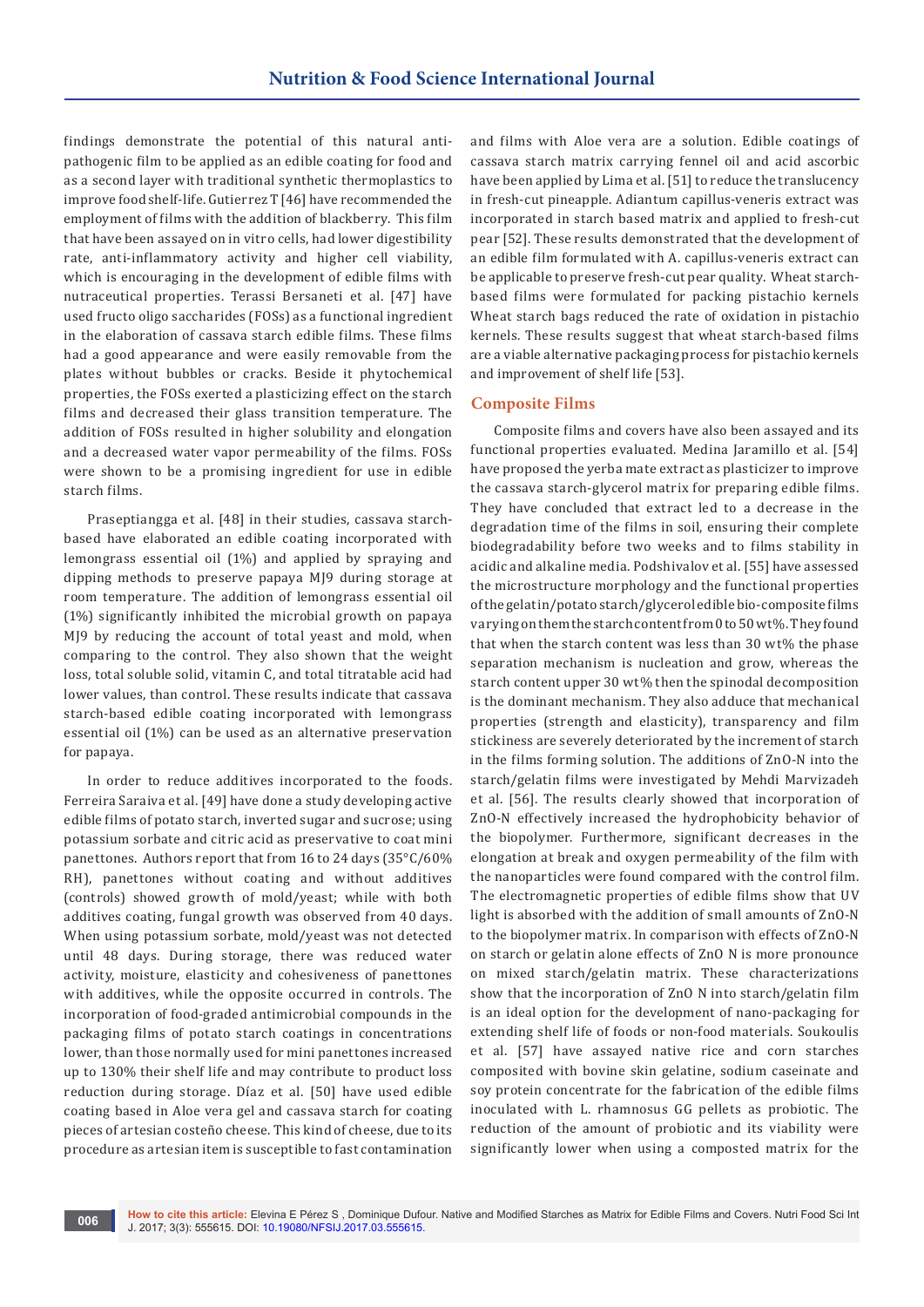edible films. The addition of protein to the rice based films was associated with the development of a more compact and cohesive structure, presumably due to the ability of proteins to either interact with starch molecules via hydrogen bonding or hydrophobic interactions thereby reducing the interspaces within the starch matrix. The film's shelf-life ranged between 27-96 and 15-24 days for systems stored at fridge or room temperature conditions respectively. Carrageenan, extracted from Mastocarpus stellatus seaweeds as an alternative to commercial kappa carrageenan was used by Larotonda et al. [58] for produce edible film. The films forming solutions of rice starch and carrageenan showed rheological properties comparable to those of commercial kappa carrageenan-based solutions. Films formulated with rice starch-carrageenan show significantly enhanced UV barrier, oxygen barrier, and hydrophobic properties. In order to study the mechanical and functional properties of films based in rice starch-ιcarrageenan-stearic acid-glycerol, Thakur et al. [59] have elaborated films with different concentration combination of the three first leaving the glycerol a constant concentration of 1%. The tensile strength and elongation-at-break of film were improved significantly ( $p < 0.05$ ) when kappa carrageenan was increased in the film matrix. When adding surfactant and increasing the glycerol concentration film with good physical, mechanical and barrier properties were obtained. Results reveal that molecular interactions between rice starch and kappa carrageenan have a great impact on the film properties confining the compatibility and miscibility of mixed polysaccharide.

Slavutsky & Bertuzzi, [60] had used lipid for elaboration of nanolaminated edible films, the application of the nanolamines produce important reduction in film water adsorption. The water vapour transport was controlled by water diffusion through the hydrophobic nanolayers. Authors have declared that nanolamination of edible films improved the water barrier properties of hydrophilic films by combining starch with lipids materials at nanometric scale. Matta et al. [61] have pointed out that composite starch films with plasticizer and lipid showed lower crystalline-amorphous ratio compared to films without additives.

Gelatin was also assayed by Matta et al. [61] to improve the functional properties of matrix of corn starch to forming films with glycerol or sorbitol as plasticizers. The addition of gelatin significantly had increased the mechanical strength, solubility in water, permeability to water vapor, and thickness of the biofilms, while also decreasing the opacity. These films forming solutions also was applied onto red Crimson grapes, to cover it. The application improved the appearance of the coated grapes after 21 days' storage under refrigerated conditions, which had lower weight loss than the control group. Sensory evaluation showed that all the coatings did not affect acceptability scores.

The research of Sessinia et al. [62] shown that the reduction of the inter- and intra-molecular bonds interaction within the polymer matrix due to glycerol presence leads to a decrease of the thermal stability of the whole system. Author prepared edible films using native potato starch plasticized with glycerol and reinforced with catechin and starch nanocrystals obtained by acidic hydrolysis from waxy maize starch granules. All the edible films were fully disintegrated in compost conditions suggesting their possible applications as biodegradable edible films for packaging.

Alginate, starch, and carboxymethy cellulose were successfully employed to fabricate an edible film as antimicrobial and anti browning for coating bamboo shot. The film prepared from alginate and starch (1:2) blend with carboxymethy cellulose have evinced: lower water vapor permeability, moisture absorption, water solubility, and elongation capacity, and high breakage strength with less yellowness and lighter film, than the control. Surface characteristics showed the uniformity of film; as well as, its thermal stability. The addition of starch and carboxymethy celullose imparted an important influence on the barrier, and mechanical properties of the resulted composite films. Coating of bamboo shoot resulted in less water loss, lowered the color change (ΔE) value and reduction in surface microbial count, which could be attributed to incorporation of antioxidant and antibacterial extracts in film forming solution [63].

Edible coatings/films were prepared using cassava starch, glycerol, carnauba wax and stearic acid. Those formulation containing 3% (w/w) cassava starch, 1.5% (w/w) glycerol, 0.2% (w/w) carnauba wax and 0.8% (w/w) stearic acid, presented films with a cohesive matrix with optimal mechanical properties, such as, barrier to moisture and gas exchange [64].

The effect of surfactant addition on structural, mechanical, optical and barrier properties of corn starch glycerol based films was studied by Rodrigo Ortega et al. [65]. Authors have incorporated sorbitan monopalmitate, monostearate or monooleate (span) into starch-glycerol (1:0.25) with a surfactant: starch ratio of 0.15:1. Despite that incorporation of SPAN 40, 60 or 80 into the corn starch-glycerol film forming dispersions led to different particle size distribution, result shown that the films containing surfactants were less hard, resistant and extensible than surfactant-free films, and also that the surfactants did not notably affect the film gloss and transparency. The use of surfactants in film formulation can be useful to incorporate non-polar bioactive compounds in the aqueous film forming dispersions. In this sense, the obtained results allow to recommend saturated fatty acid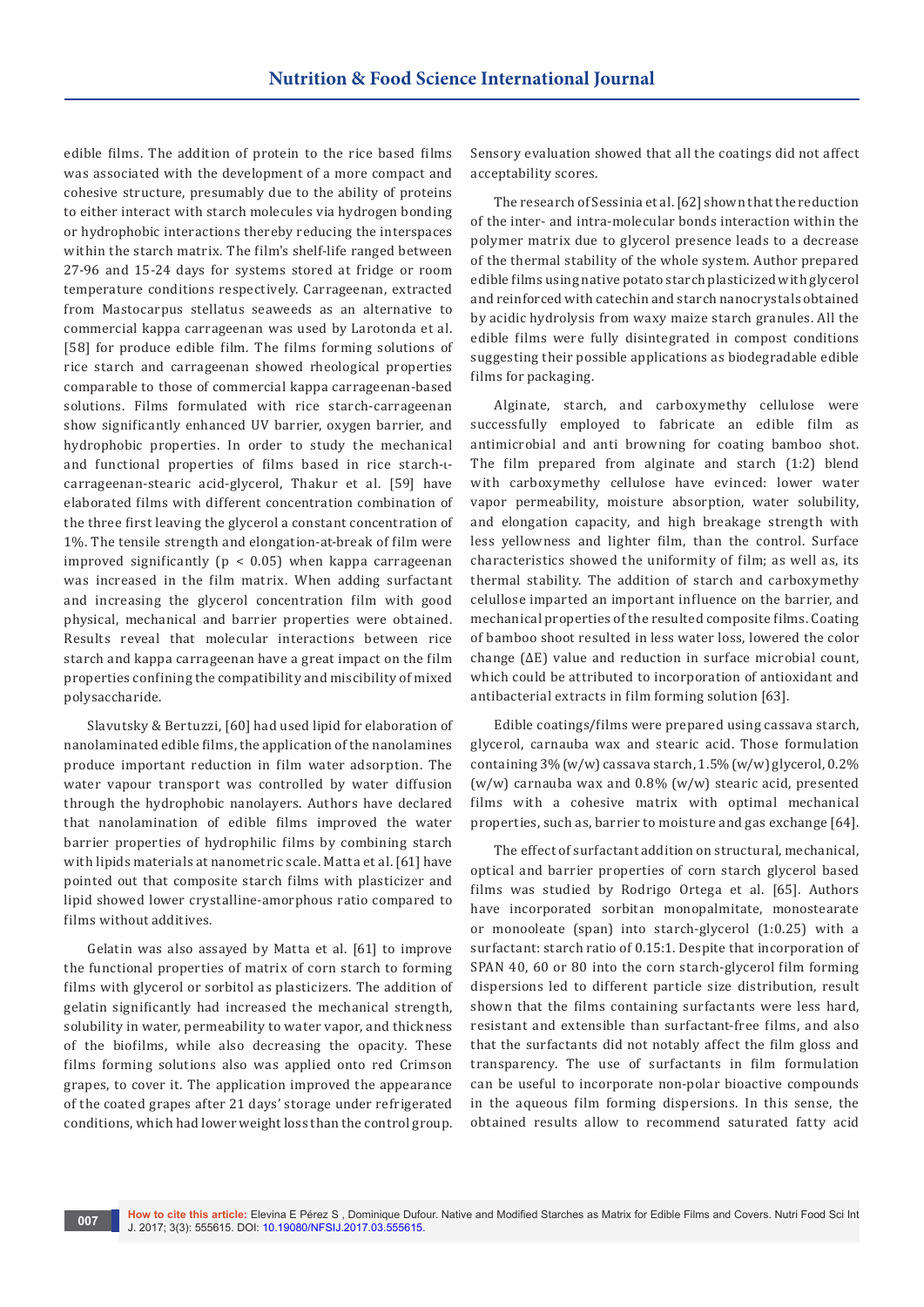compounds with higher melting temperature to ensure a finer microstructure in the final film which favor water barrier efficiency.

An innovative approach was performed by Kanmani & Taik Lim [66], to prepare novel pullulan/starch blended edible films by direct incorporation of multiple probiotic bacterial strains. The results suggest that pullulan and pullulan/starch films can be used as effective delivery and carrier systems for probiotics. The use of guar gum was assayed by Saberi et al. [67] producing starch edible films with appropriate physical and optical characteristics. Cellulose microfibrillated from carrot was also applied by Costa et al. [68], as reinforcement in starch edible films with lower water vapor permeability and higher tensile strength than starch films.

The physicochemical, mechanical, optical and structural properties based on different amylose (mung bean and water chestnut starches) content starch–chitosan films with the addition of hydrophilic glycerol and hydrophobic perilla oil were investigated, and the effects of the starch–chitosan coating on the physicochemical and microbial properties of Mongolian cheese were also evaluated [69]. The properties of edible films based starch–chitosan was influenced by the amylose content and the addition of glycerol or perilla oil. Tensile strength and elongation capacity were positively influenced by the glycerol and negatively by the perilla oil. For water vapor permeability, the presence of the glycerol and perilla oil had a negative effect, whereas the presence of the perilla oil had a positive influence on film forming solution. Moreover, the films showed the surface irregularity increased with the addition of glycerol and perilla oil and there were some Millipore inside the membrane. When the films were coat the surface of the Mongolian cheese to improve the preservation the growth of bacterium and fungi was substantially delayed and the weight loss of cheese was obviously low. The present research can serve as a guide for the use of new coatings for cheese as alternatives to synthetic coatings.

A film elaborated with Chinese herbal medicine-starchchitosan was assayed as coating on citrus fruits by Hucheng et al. [70]. Authors wanted to explore possibilities of using it as a substitute for chemical preservation and bagging. The results suggest that composite coating not only has the same effects on disease resistance and delaying senescence, but also it gives better fruit quality than chemical preservation. Therefore, composite coating could be used as a substitute for chemical and bagging preservation. Starch-chitosan blends were used to produce film in order to evaluate the shelf-life extension of fresh shrimps during chilled storage. Generally, the effect of coating solutions on shrimp shelf-life is positive but in necessary to continue the research to improve the results [71]. Blends of glycerol and polyethylene glycol as plasticizers and glutaraldehyde as cross linking agent have been assayed by Parra et al. [5] in order to determine the mechanical properties

and water vapor transmission of the films. A response surface methodology was applied by the authors on the results to identify the blend with the best mechanical properties and lowest water vapor transmission.

Functional properties of blend film composed of 15% w/w carboxymethyl cellulose / native corn starch was elaborated by Ghanbarzadeh et al. [72]. The addition of carboxymethyl cellulose to starch-glycerol blends improved the moisture resistance of the resulted starch based composites and the films elaborated with addition of 15% w/w of carboxymethyl cellulose decrease the water vapor permeability, the moisture absorption, and solubility in water. The color also is altered as the carboxymethyl cellulose concentration is increased. The plasticizing action of polyethylene glycol was restrained by more than 0.5 g of glutataraldehyde, due to its cross linking effect in the films. Vásconez et al. [73] have probed the antimicrobial effect of chitosan–tapioca starch based edible coatings and films and, specifically, their capacity to improve the global quality of salmon muscle, as well as the effect of chitosan presence on some physical properties of edible films. The results suggested that the chitosan antibacterial action depended on the technique of application. Chitosan was more effective in the coating solution than in the film matrix. The addition of chitosan to a starch matrix produced less water vapor permeation and reduced solubility of the films in water. These properties might be linked to the higher hydrophobicity introduced by the presence of preservatives. The inclusion of potassium sorbate did not modify solubility, but it did increase water vapor permeability. According to Santacruz et al. [74] the starch source, starch concentration and type of plasticizer were the most important factors to be consider on formulation of edible films based on starch and chitosan. Those factors affect to most of the evaluated film properties, except opacity and elasticity. Stirring time may be a valuable and economic tool to improve elasticity, whereas the use of an appropriate surfactant may help to improve the tensile strength of the starch film.

## **Use of modified starch to produce bio-films and coating**

The functional properties of starch vary as a function of the amount and conformation of the amylose and amylopectin molecules, the granular structure, and the natures and amounts of other minor constituent present in granules, given to them a wide gamma of uses. Native starches from several botanical sources could be used as raw materials that represent appropriate bio-matrices to contain diverse bioactive substances when formulating composite edible films or foams. However, native starch film application is limited by poor mechanical strength and its efficient barrier against low polarity compound [75]. Moreover, films elaborated from them have disadvantages due its strong hydrophilic behavior, which makes them sensitive to contact with water,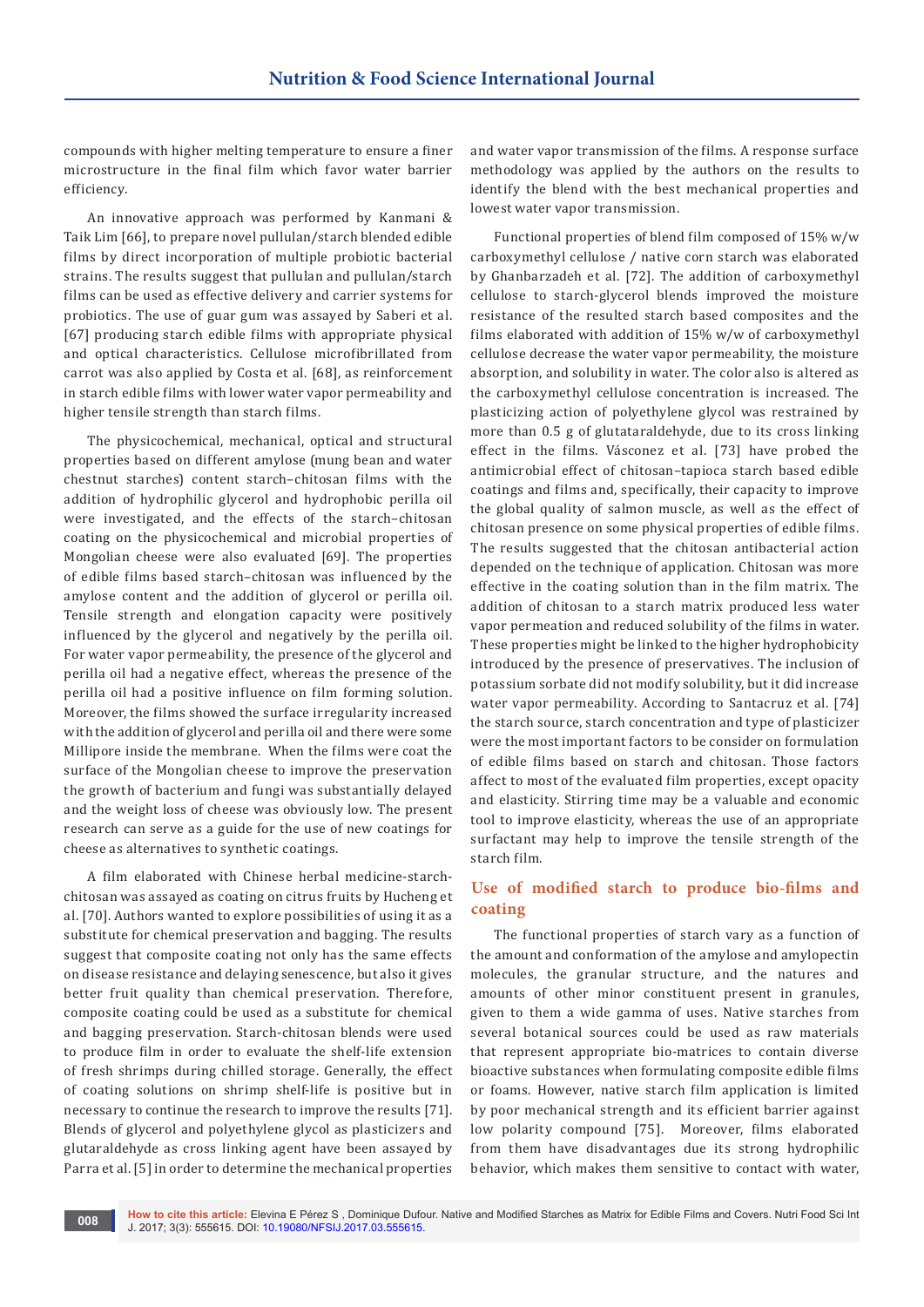and with inferior mechanical properties as compared to the non-biodegradable plastic counterpart. Its modification, beside the use of plasticizers and some types of starch and non-amylaceous ingredients shall help them to produce edible and biodegradable films and coating with optimum functional properties. The business of modified starch is an everevolving industry with numerous possibilities to enhance the positive attributes, eliminate the shortcomings of the native, and to generate novel starches which includes new functional and value-added properties as a result of modification and as demanded by the industry [76]. Moreover, the structural conformation of the main polymers that form the starch make possible their modification, addressing them to a specific use. Such modification can be brought about by using chemical, physical, or biological techniques. The chemist modification of frequently uses is the substitution.

Chemical modification changes the character of the starch, for example, rendering them hydrophobic. Some such processes, such as the formation of esters or cross linking are very well known and have been carried out at an industrial level for more than a hundred years. Chemical cross-linking or substitution improves the functional properties of starch in a number of applications. Cross-linking introduces additional covalent bonds (e.g. phosphate or adipate diester linkages) between starch molecules stabilizing and strengthening the granules. Substitution (e.g. oxidation, acetylation or hydroxypropylation) introduces bulky substituents on the starch chains, thereby weakening the granular structure and reducing the extent of amylose and amylopectin crystallization. Moreover, due the high potentially of starch for genetic modification (GM), some researching have be done in this area. Starch GM offer significant advantages as compared to other modification types for example; over the chemical modifications, which are expensive and environmentally hazardous, are replace, and also with GM novel carbohydrates can be produced [77]. In last decade, the modified starch to produce films and coating for stabilize food functional, innocuous and nutritional properties, has took much attention, both at the academic as well as at the industrial level, because these films exhibit dramatic improvement in filming properties without involving any significant increase in cost of production [78].

In this context, modified maize and cassava starches have been used for elaborate coatings in order to avoid the Vitamin A loses during dehydration of slices pumpkin. The application of these starch solutions has produced a uniform film, minimizing carotenoid degradation during pumpkin drying and, as a consequence, resulting in a product that can be considered a good source of provitamin A [79].

Acetylated, cross-linked or oxidized starches, microemulsified beeswax (BW, 0–1 % w/w), and two natural antimicrobials (lauric arginate (2000mg/L) and natamycin

(400mg/L)) was used by Ochoa et al., [80] for preservation of fresh produce. Films made with 1 % beeswax microemulsion shown homogeneous surface and did not show changes in thickness or opacity. Water vapor permeability was reduced; tensile strength and elastic modulus were decreased, whereas elongation at break increased as compared to control. The additive effect showed by the combination of natural antimicrobials incorporated into films with 1 % BW completely inhibited Rhizopus stolonifer, Colletotrichum gloeosporioides, Botrytis cinerea, and Salmonella Saintpaul. These properties of modified corn starch films used as coatings represent an excellent alternative to extend the shelf life of fresh produce.

Gomes et al. [81] have done study to develop and characterize edible films based on the starch phosphates (modified from S. burchelli seeds native starch), with the specific aim to apply these edible films on cherry tomatoes for post-harvest conservation. The authors have concluded that the modification performed on the starch and the glycerol concentration positively influenced the properties of the edible films, allowing for optimal use in post-harvest applications. Similarly, the edible coatings conferred better appearance to the fruits, maintaining their maturation index and firmness up to 21 days at 10±2°C and 80±5% relative humidity and providing better post-harvest storage conditions for the cherry tomatoes.

One of the goals of the studies achieved for Pérez et al. [82], was to produce edible films and coating solution using native and modified (cross linked with trimetha phosphate at 0.002% of degree of substitution) starches from Dioscorea trifida. The native and modified starches were used to formulate coating solution and films with 5% of D. trifida starch and 1.5% glycerol. The coating solution was applied avoiding the browning enzymatic reaction in unripe plantain sliced during a week. Significant statistical differences in the film thickness, color profile, deformation, and stress to puncture were found as function of the modification of the starch. The modified starch-based films exhibited higher width and opalescence, but less water retention and higher water permeability and solubility than those formed with native starch. Later, Gutierrez et al. [83] have evaluated the properties of edible, biodegradable films based on native and phosphate cush-cush yam Dioscorea trifida and cassava, plasticized with glycerol, in order to determine its potential applications in the food industry. Authors have postulated the amylose molecules in the cassava starch strongly interacted with glycerol resulting in an increase in the number of hydrogen bonds. This led to a slight shift upwards in the temperature required for the onset of the degradation of the cassava starch-based films, and even higher temperatures for degrading the films based on the modified starches. Films made from phosphated-starches were more hydrophilic, producing an increase in solubility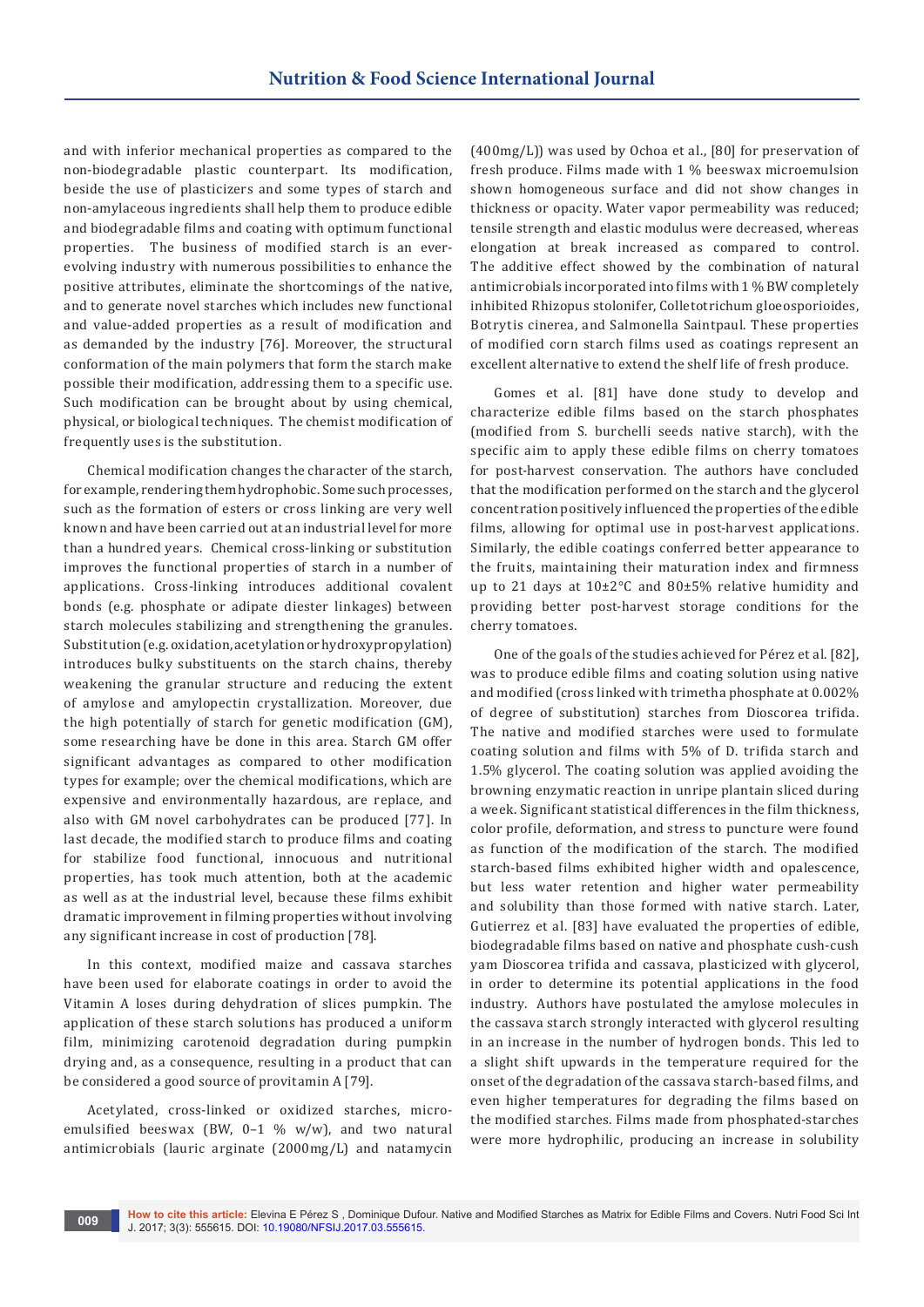and crystallinity than its native counterparts. The authors conclude as a function of the characteristics developed by the cassava films, that they would make good packing materials, while films derived from cush-cush yam are more suitable as food coatings. Far ahead, Gutiérrez et al. [84] have continued to study the structural and mechanical properties of edible films made from native and modified (cross linking) cush-cush yam and cassava starch in order to determine their potential as a replacement for existing synthetic materials used in the food industry. It was reported by the authors that the structure of the materials showed that the gelatinization process of cush-cush yam films was poorer, than that of cassava. The glycerol-starch interaction (glycerol-amylose) was stronger in the films composed of modified starches, and was more marked in cassava based films. All the films studied exhibited promising mechanical properties, with those derived from cush-cush yams showing the highest Young's modulus and resistivity values. Cassava based edible films and films derived from modified starch from both sources showed maximum flexibility, reinforcing the idea that the glycerolstarch interactions are stronger in these materials. Cross linked films tended to be more permeable to water vapor due to their hydrophilic characteristics.

As was postulated by Gutierrez et al. [83], the cross linked modification by phosphatizing with sodium trimeta phosphate (STMP) could improve the films physicochemical properties by reinforcing the hydrogen links inside the films. More studies are required and the potential uses of waxy starches, native and modified should be investigated. In their work [84-86] on films elaborated with native and cross-linked composite corn starch (80:20 waxy: regular), are postulating that this films had highest hydrophilic properties which increased its thickness, permeability and solubility, and with high stability in acidic and alkaline medium. Finally, physicochemical properties and water vapor barrier data of this film denote the strong interaction in the phosphate-starch-plasticizer.

The thermal degradation and dynamic mechanical properties of starch-glycerol based films with citric acid, as crosslinked agent have been described by González Seligra et al. [87]. The cross linked modification of the starch has allowed decreasing water vapor permeability more than 35%, remained amorphous for at least 45 days, as a result of the network formed by the citric acid that avoided starch retrogradation and maintained the degradability in compost, occurring only six days after the films without citric acid.

According to Paz Peña et al. [88], cassava starch enzymatically modified allowed to obtain films with fewer defects and better performance than those made with natural starch. Additionally, thickness was found to be an influential factor, so matrices were developed to analyze its effect, finding that the water vapor permeability decreased by

increasing the thickness between 0,15 and 0,17μm. Guimarães et al. [89] have pointed out that the use of coating film with starch nanoparticles and modified atmosphere leads to the preservation of the total antioxidant activity, the volatile and organic acids of fresh-cut carrots.

Gutierrez and González. [90] have verified the effect of pulsed light (PL) treatments as a cross linking method on films made from cassava (Manihot esculenta C.) and taro (Colocasia esculenta L. Schott) starch, plasticized with glycerol. The average molecular weight, contact angle, moisture content, X-ray diffraction pattern, color, and mechanical and micro structural properties were evaluated. Films subjected to PL showed deterioration compared with control films, as demonstrated by an increase in the contact angle, surface roughness, and crystallinity, and a decrease in the tensile strength, transparency, and water content, independent of the amylose content of the starches evaluated. Finally, the surface properties of these materials are defined by intermolecular interactions; such as, van der Waals-type force interactions (hydrogen bond), new bonds (cross linking) formed between the biopolymeric chains (starch), and by breakage of covalent bonds.

Recently, Hu et al. [91] have developed starch films from oxidized potato starch (OPS) with glycerol as a plasticizer at different contents. The OPS films were transparent and flexible and with 19.4% glycerol exhibited the desirable mechanical properties. They also had excellent anti-leakage ability for vegetable oil, good anti-cross linking ability in saturated formaldehyde vapor, and good stability in acid aqueous medium, but poor stability in alkali aqueous medium. Similarly, Zamudio–Flores et al. [92], have elaborated forming solution for edible films using oxidized oat starch (0.5; 1.0 and 1.5 % w/v with sodium hypochlorite) and their blends with chitosan as matrix, and its rheological properties were analyzed. The authors have reported that mechanical properties of the film indicated that tensile strength and elastic modulus increased in the films when the oxidation level and chitosan addition increased, with no significant differences were observed in percentage elongation at break. They have concluded that the rheological characterization is a fundamental determination to know the viscosity of these solutions before they become films and provides a greater understanding of the structure– function relationships in polymeric materials.

Biodegradable films from native or acetylated starches with different amylose levels were prepared by Colussi et al, [24]. Authors have characterized the films according to its mechanical, water vapor barrier, thermal, and biodegradability properties. The films from acetylated high amylose starches had higher moisture content and water solubility, than its native counterpart. However, the acetylation did not affect acid solubility of the films, regardless of the amylose content.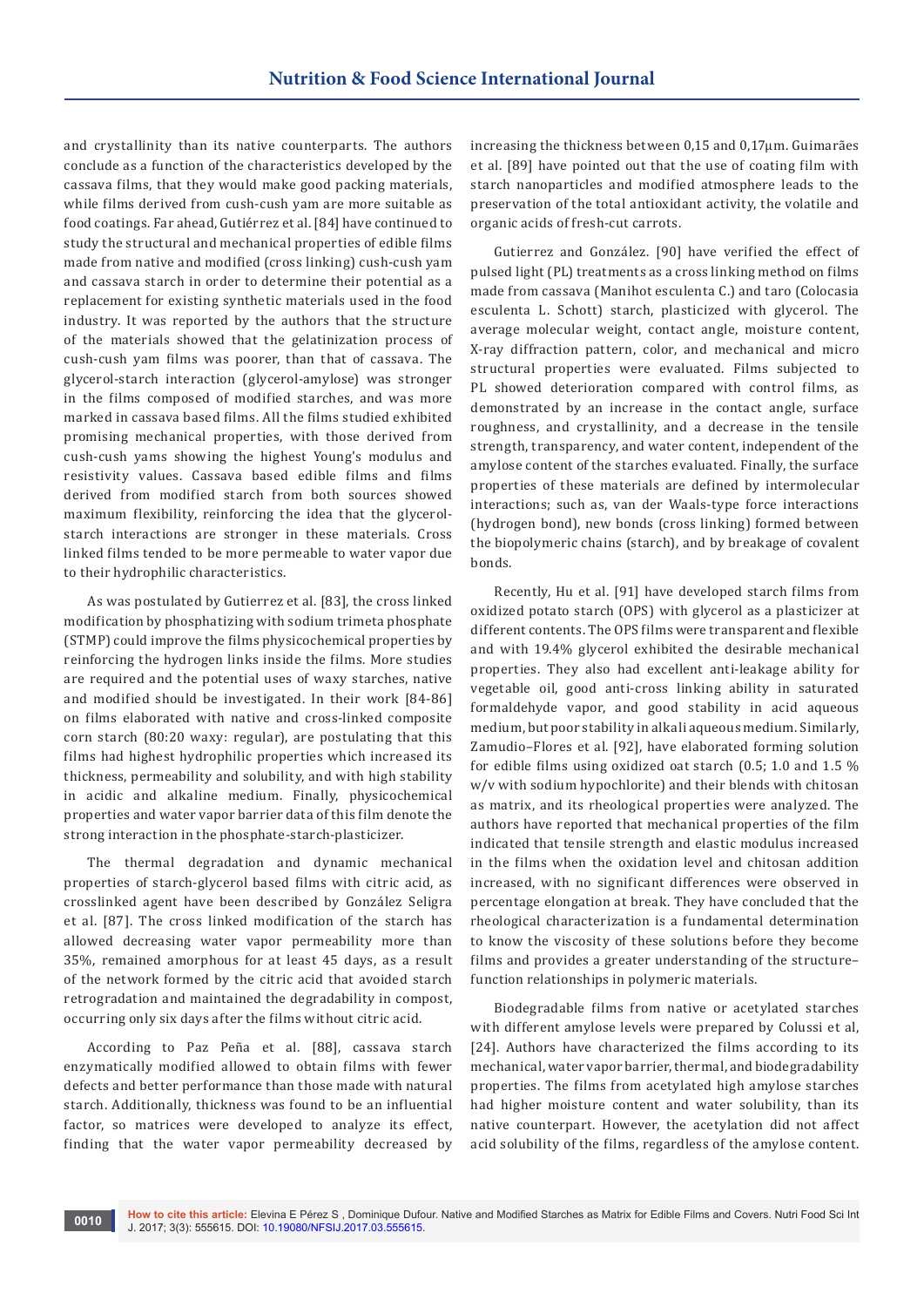Films made from high and medium amylose rice starches were obtained; however the low amylose rice starches, whether native or acetylated, did not form films with desirable characteristics. The acetylation decreased the tensile strength and increased the elongation of the films. The acetylated starch-based films had a lower decomposition temperature and higher thermal stability than native starch films. Acetylated starches films exhibited more rapid degradation as compared with the native starches films.

Galus et al. [93] have studied the effect of using modified starch (acetylated di-starch phosphate and starch acetate) and maltodextrin (DE 10.2 and DE 15.6) on the properties of soy protein films. Addition of starch and maltodextrin had a significant effect on water vapor adsorption of soy films, and increase of diffusion coefficient from 1.73 to 2.60m2 s− 1. Water vapor permeability increased as relative humidity differentials increased and observed results can be correlated with the plasticizing effect of water. All films demonstrated low values of tensile strength (~1.14–1.96 MPa) and elongation at break (~25.6–34.7and they were opaque and homogenous.

Cassava starch modified enzymatically with Bacillus amyloliquefaciens a-amylase with a degree of modification of 10 % of Dextrose Equivalent was used as a matrix plasticized with 2% of glycerol to produce coating solution for covers the whole fruits of Hass variety avocados (Persea americana Miller). Once the fruits were cover, it was evaluate its respiration rate, firmness, weight loss and color development, at temperature of 24°C and relative humidity of 77.5 %. Fruits coated with treatments at 2, 3 and 4% of cassava starch had positive incidence on quality characteristics, resulting in less weight loss, decreased respiration rate, delayed loss of firmness and conservation of green color as compared to uncoated Hass avocados. The treatment using 4% of starch, with 94% water was the most effective one, concerning the variables evaluated, given the fact that it confers the necessary functionality and presentation facilitating and promoting marketing, benefiting producers with the generation of added value and offering high quality products to consumers [94]. In spite of not being a modified starch Tumwesigye et al. [95], showed that the starch extracted from bitter cassava roots offers new possibilities in packaging fresh produce under equilibrium modified atmosphere without compromising their quality.

Qiu et al. [96], have prepared films from corn starch dual modified in two ways: cross-linked-esterified (CEF) and esterified-cross-linked (ECF), and comparing with its native counterpart functional and mechanical properties. Compared to native starch film, the CEF and ECF showed improved transparence (77.59% and 74.39% respectively) with compact structure, lower crystallinity (6.5% and 7.4% respectively). Results of mechanical test indicated that structure of ECF was

more flexible than CEF, whereas tensile strength was high in CEF. Consequently, dual modification could be an effective method to adequate properties of starch films for specific processing requirements.

According to Wogguma et al. [97], biodegradable films elaborated from dual-modified rice starch (hydroxypropylated with 6–12% of propylene oxide, followed by cross linking with 2% sodium trimeta phosphate and a mixture of 2% sodium trimeta phosphate (STMP) and 5% sodium tripoly phosphate (STPP)), showed an increase the tensile strength, elongation at break and film solubility. Author have also pointed out, that transparency value and crystallinity of the film has decreased as a function of increment of the propylene oxide concentration, however the water vapor permeability of the films did not significantly change. In addition, they have also found that the films cross linked with 2% sodium trimetaphosphate demonstrated higher tensile strength, transparency value and lower water vapor permeability, than the films cross linked with a mixture of 2% STMP and 5% STPP. The crystallinity of the films with 2% STMP were higher than the DMRS films with a mixture of 2% STMP and 5% STPP.

Waxy corn starch (amylopectin) and three of its chemical derivatives: acetylated cross-linked, oxidized, and octenylsuccinylated were used together with additives such as Tween 80, sorbitol, and beeswax suspension or safflower oil to test their effect on film-forming solutions and films [98]. Films prepared with oxidized starch and beeswax exhibited the best reorganizing capacity of film forming solution, resulting in less soluble, highly transparent and less permeable, than the other two film forming solution from modified starches. On the other hand, the acetylated cross-linked film forming solution shown an opposite trend, which was attributed to a more open film structure. These results contribute to understand the molecular interactions of waxy starch molecules in film forming solution which may be useful to design tailored coatings.

As an application in the field food preservation, solutions of gamma irradiated plasticized starch /polivinyl alcohol blends in the presence of chitosan, as an antimicrobial material, were used on Mango fruits by surface coating [99]. Mango fruits coated with the gamma irradiated plasticized starch /polivinyl alcohol blend shown high stability in regards to weight loss, rate of reaction, tensile strength and elongation at break, than the pure gamma irradiated plasticized starch. The results showed that this technique would provide suitable materials for food preservation that withstanding temperature and stresses.

#### **Conclusion**

Edible films or coatings are as a thin layer elaborated from proteins, polysaccharides and/or lipids, which can be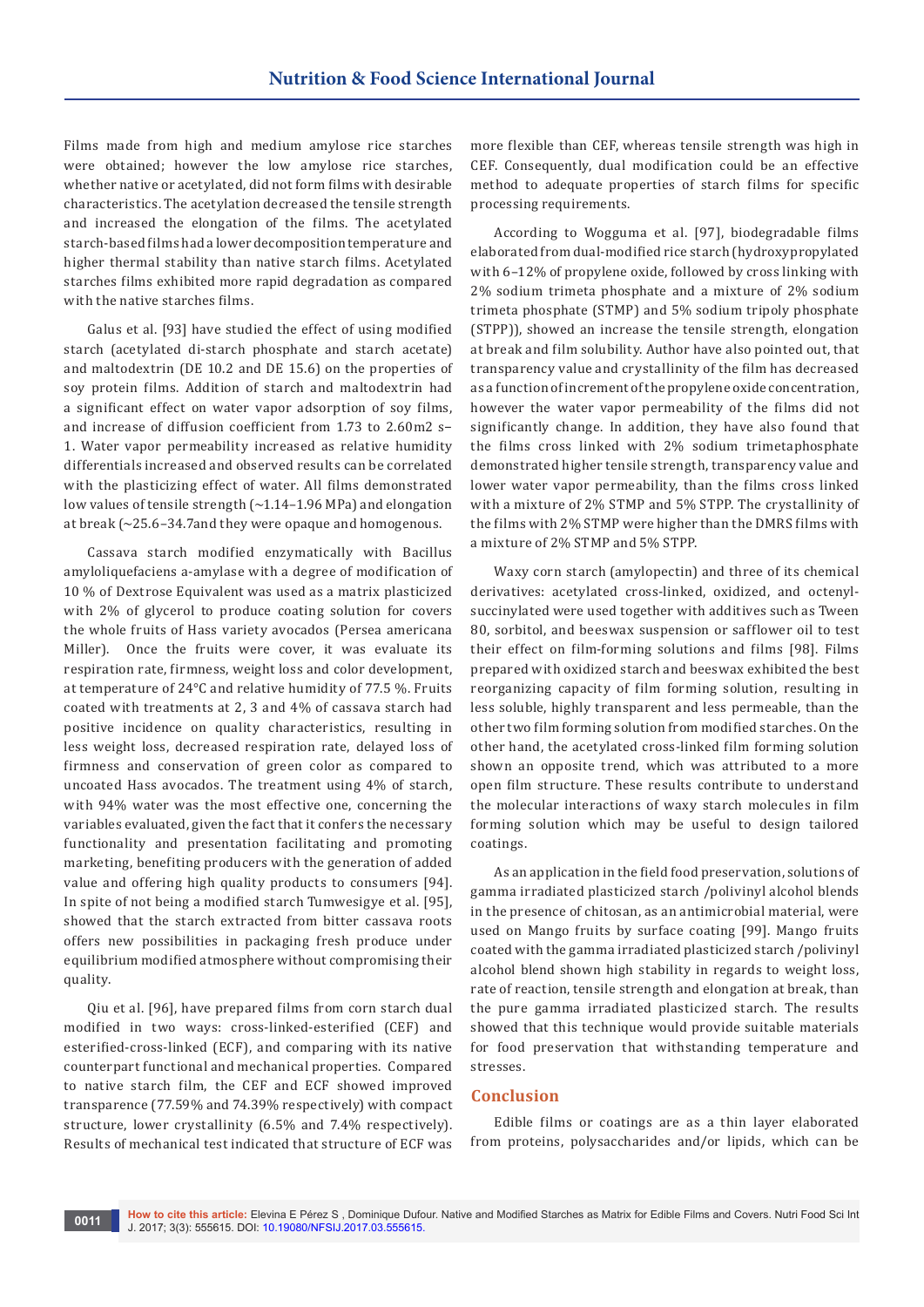consumed, coated on a food or placed as barrier between the food and the surrounding environment. The terms films and coatings have been used interchangeably, however the films are free standing, whereas, coatings are formed directly on the food product. It's most important functionalities include control of mass transfers, mechanical protection, and sensory appeal.

Last decade, the native starch has been took in account for replacement of synthetic polymers in films and coating elaboration, due to its abundance, low-cost, biodegradability, relatively easy to handle, and capacity of forming thermoplastic materials by using plasticizers and blend composites and its possibility of processing, using conventional polymers processing equipment. Since native starch by itself can not to develop the satisfactory functional properties as films, even complemented with the plasticizer or composite, in order of substantially modify its ultimate properties, it has been considered the use of modified starch.

The best plasticizer for starch is the water at a concentration of 45%, but it is not enough for consolidates the functional properties of the films, for this reason, is necessary to use plasticizers, such as; hydrophilic compounds or polyols (glycerol, sorbitol and poly (ethylene glycol)). The decisive role of plasticizers is to enhance the flexibility and processibility of starch by reducing the strong intermolecular interactions between starch molecules, increasing its mobility, which improves the flexibility, extensibility and ductility of plasticized films.

Native starch, even using plasticizer, might not extensively add the characteristics functional barriers that must have the films or coatings, due they have several drawbacks associated to their hydrophilic properties that limit its function as barrier. At that point, it has been used native starch reinforced with other materials; such as, protein, lipid, waxes, gum, chitosan, catechin micro fibrillated cellulose, among others. All of the starch combination with other materials are called composites. However, in many cases its use has been unsuccessful, then research has been oriented towards the use of modified starches. The modified starch could be a solution, in order to reach those barrier properties that made them applicable to the function desired. Structural differences between the two main polymers that form the starch granules make, possible their modification. The modification of the native starch properties addressing them to a specific use can be brought about by using chemical, physical, or biological techniques, which may improve or introduce the desire functionality in their structure.

Films and covers have functional barriers that depend of the nature of the polymer where their come from. In this framework, it has been reported by some authors that films and coating elaborated with starch with high amylose content have good functional properties. However, some contradictory data have been found, indeed, some research shown that high quality edible films can be prepared from modified 80:20 waxy: normal corn starch. The mechanical performance of the edible films was improved using nano-reinforced gelatinized starch, also these films were fully disintegrated in compost conditions suggesting their possible applications as biodegradable edible films for packaging.

Films from crosslinked yam starch tend to be permeable to water vapor, due to their hydrophilic characteristics. Films elaborated with mix of corn starch (waxy and regular) phosphated have higher hydrophilic properties, which increased its thickness, permeability, solubility, and stability in acidic and alkaline medium as compared to those of its native counterpart.

The acetylated starch-based films shown stability to the decomposition by temperature; however, they are quite sensible to degradation.

Rice starch dual modified (hydroxypropylatedcrosslinking) produce films with strong tensile strength, elongation at break and solubility, while the transparency value decreased, as function of increment of concentration of the propylene oxide. The sequence of modification procedure also has an impact on the final modification degree, resulting in structural differences in the starch films; for example, in esterified-cross-linked corn starch film, the tensile strength was higher and less flexible, than the films elaborated with corn starch esterified-cross-linked. The addition of modified starch (acetylated di-starch phosphate, starch acetate and maltodextrin) affects the performance of soy films. All soy films with the addition of these modified starches demonstrated low values of tensile strength, elongation at break, and they were opaque and homogenous. The use of modified starch has also shown improving in the films functional properties for specific uses, and it is a function of the type of modification, sequence of it and botanical source. Some of them improve the mechanical properties, and crystallinity, but has detrimental effect on the transparency or water permeability.

#### **References**

- 1. Garc[ía MA, Martino MN, Zaritzky NE \(2000\) Lipid addition to improve](http://onlinelibrary.wiley.com/doi/10.1111/j.1365-2621.2000.tb09397.x/abstract)  [barrier properties of edible starch-based films and coatings. Food](http://onlinelibrary.wiley.com/doi/10.1111/j.1365-2621.2000.tb09397.x/abstract)  [Chemistry and Toxicology 65\(6\): 941-947.](http://onlinelibrary.wiley.com/doi/10.1111/j.1365-2621.2000.tb09397.x/abstract)
- 2. Pavlath AE, Orts W (2009) Edible films and coatings: why, what, and how? In: Embuscado ME and Huber KC (Eds.), Edible films and coatings for food applications. Springer Dordrecht Heidelberg London, New York, USA, pp.1-26
- 3. [FNR 2005-2014. Broschüre der FNR: 2005. Biokunststoffe. Bioenergy.](https://mediathek.fnr.de/media/downloadable/files/samples/b/r/brosch.biokunststoffe-web-v01_1.pdf.)
- 4. [Manjure S \(2011\) PLA for Paper Coating, bioplastics. Magazine 6\(05\):](http://www.natur-tec.com/pdf/news/PLA_for_paper_coating.pdf)  [34-37.](http://www.natur-tec.com/pdf/news/PLA_for_paper_coating.pdf)
- 5. [Parra DF, Tadini CC, Ponce P, Lagão AB \(2004\) Mechanical properties](http://agris.fao.org/agris-search/search.do?recordID=US201301001706)  [and water vapor transmission in some blends of cassava starch edible](http://agris.fao.org/agris-search/search.do?recordID=US201301001706)  [films. Carbohydrate Polymer 58: 475-481.](http://agris.fao.org/agris-search/search.do?recordID=US201301001706)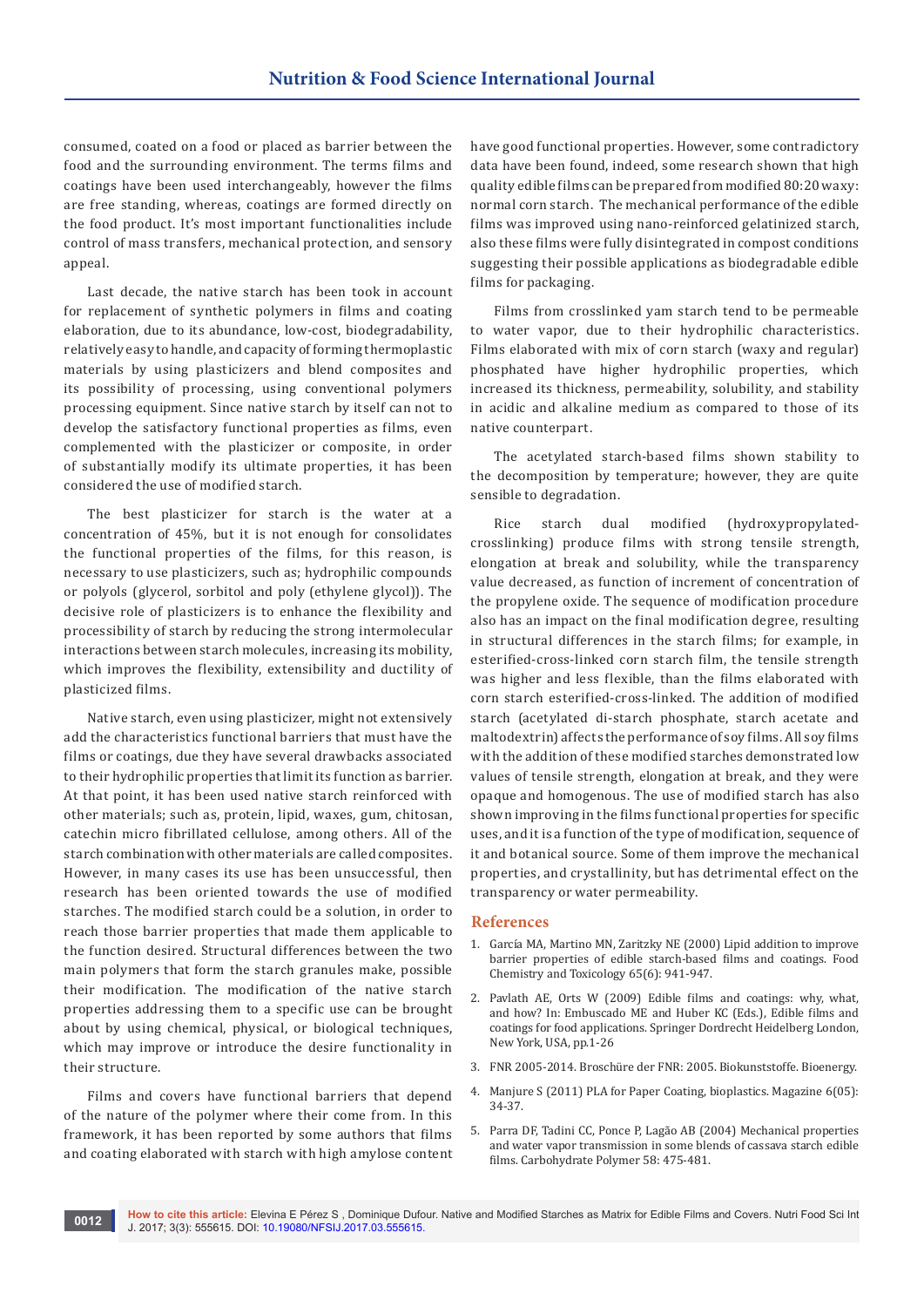- 6. Shannon JC., Garwood DL (1984) Genetics and physiology of starch development In: Whistler RL, Be Miller JN, Paschall EF (Eds.), Starch: Chemistry and Technology, San Diego Academic Press, pp. 26-86.
- 7. Morrinson WR., Karkala J (1990) Methods in Plant Biochemistry. 9 Starch In: Dey PM, (Eds.) Vol.2. Carbohydrates. Academic Press, San Diego, pp. 324-347.
- 8. [Trevor L. Wang, Tanya Ya Bogracheva, Cliff L Hedley\(1998\) Starch: as](https://academic.oup.com/jxb/article/49/320/481/514900/Starch-as-simple-as-A-B-C)  [simple as A, B, C?. Journal of Experimental Botany 49\(320\): 481-502.](https://academic.oup.com/jxb/article/49/320/481/514900/Starch-as-simple-as-A-B-C)
- 9. [Morrison WR \(1981\) Starch Lipids: A Reappraisal. Starch/Stärke](http://onlinelibrary.wiley.com/doi/10.1002/star.19810331203/full)  [33\(12\): 408-410.](http://onlinelibrary.wiley.com/doi/10.1002/star.19810331203/full)
- 10. Eliasson AC (1994) Interaction between starch and lipids studied by DSC. Thermochimica Acta 246(2): 343-356.
- 11. [Pérez E, Rolland-Sabaté A, Dufour D, Guzmán R, Tapia M, et al. \(2013\)](https://www.ncbi.nlm.nih.gov/pubmed/23987395)  [Isolated starches from yams \(Dioscoreasp\) grown at the Venezuelan](https://www.ncbi.nlm.nih.gov/pubmed/23987395)  [Amazons: Structure and functional properties. Carbohydrat Polymers](https://www.ncbi.nlm.nih.gov/pubmed/23987395)  [98\(1\): 650-658.](https://www.ncbi.nlm.nih.gov/pubmed/23987395)
- 12. [Bourtoom T \(2008\) Edible films and coatings: characteristics and](http://www.ifrj.upm.edu.my/15%20(3)%202008/01.%20Bourtoom,%20T.pdf)  [properties. International Food Research Journal 15\(3\): 237-248.](http://www.ifrj.upm.edu.my/15%20(3)%202008/01.%20Bourtoom,%20T.pdf)
- 13. [Xu XY, Kim KM, Hanna MA, Nag D \(2005\) Chitosan-starch composite](http://www.academia.edu/31330532/Chitosan_starch_composite_film_preparation_and_characterization)  [film: preparation and characterization. Industrial Crops and Products](http://www.academia.edu/31330532/Chitosan_starch_composite_film_preparation_and_characterization)  [an International Journal 21: 185-192.](http://www.academia.edu/31330532/Chitosan_starch_composite_film_preparation_and_characterization)
- 14. [Tapia MS, Pérez E, Rodríguez PE, Guzmán R, Ducamp-Collin MN, et al.](http://journals.sagepub.com/doi/abs/10.1177/0021955X12445291)  [\(2012\) Some properties of starch and starch edible films from under](http://journals.sagepub.com/doi/abs/10.1177/0021955X12445291)[utilized roots and tubers from the Venezuelan Amazons. Journal of](http://journals.sagepub.com/doi/abs/10.1177/0021955X12445291)  [Cellular Plastic 48\(6\) 526-544.](http://journals.sagepub.com/doi/abs/10.1177/0021955X12445291)
- 15. [Zeng J, Li G, Gao H, Ru Z \(2011\) Comparison of A and B starch granules](https://www.ncbi.nlm.nih.gov/pubmed/22183883)  [from three wheat varieties. Molecules. 2011; 16: 10570-10591.](https://www.ncbi.nlm.nih.gov/pubmed/22183883)
- 16. [Pérez E, Gibert O, Rolland-Sabaté A, Segovia X, Sánchez T, et al. \(2011\)](https://www.hindawi.com/archive/2011/165638/)  [Evaluation of the functional properties of promising Dioscoreatrifida](https://www.hindawi.com/archive/2011/165638/)  [L. waxy starches for food innovation. International Journal of](https://www.hindawi.com/archive/2011/165638/)  [Carbohydrate Chemistry 1-7.](https://www.hindawi.com/archive/2011/165638/)
- 17. Sárka E, Dvorácek V (2017) Waxy starch: as perspective, raw material (a review). Food hydrocolloids 69: 402-409.
- 18. [Bourtoom T \(2008b\) Plasticizer effect on the properties of](http://www.thaiscience.info/journals/Article/SONG/10617801.pdf)  [biodegradable blend film from rice starch-chitosan. Songklanakarin](http://www.thaiscience.info/journals/Article/SONG/10617801.pdf)  [Journal Science Technology 30\(Suppl 1\): 149-165.](http://www.thaiscience.info/journals/Article/SONG/10617801.pdf)
- 19. [Dhall RK \(2013\) Advances in edible coatings for fresh fruits and](https://www.ncbi.nlm.nih.gov/pubmed/23391012)  vegetables: a review. [Critical Reviews in Food Science and Nutrition](https://www.ncbi.nlm.nih.gov/pubmed/23391012) [53\(5\): 435-450.](https://www.ncbi.nlm.nih.gov/pubmed/23391012)
- 20. Guilbert S, Gontrad (2005) Agro-polymers for edible and biodegradable films. Review of agricultural polymeric materials, physical and mechanical characteristics. In: Hann JH (eds.), Innovation and Food Packaging, Elsevier Academic, England Chapter 4.16, pp. 263-276.
- 21. [Basiak E, Lenart A. Debeaufort F \(2017\) Effect of starch type on the](https://www.ncbi.nlm.nih.gov/pubmed/28137462)  [physico-chemical properties of edible films.](https://www.ncbi.nlm.nih.gov/pubmed/28137462) International Journal of [Biological Macromolecules](https://www.ncbi.nlm.nih.gov/pubmed/28137462) 98: 348-356.
- 22. Mark AM, Roth WB, Mehltretter CL, Rist CE (1966) Oxygen permeability of amylomaize starch films. Food Technology 20: 75-80.
- 23. Krogars K, Heinämäki J, Karjalainen M, Rantanen J, Luukkonen P, et al. (2003a) Development and characterization of aqueous amyloserich maize starch dispersion for film formation. European Journal of Pharmaceutics and Biopharmaceutics 56: 215-221.
- 24. [Colussi R, Pinto VZ, El Halal SL, Biduski B, Prietto L, et al. \(2017\)](https://www.ncbi.nlm.nih.gov/pubmed/27979137)  [Acetylated rice starches films with different levels of amylose:](https://www.ncbi.nlm.nih.gov/pubmed/27979137)  [Mechanical, water vapor barrier, thermal, and biodegradability](https://www.ncbi.nlm.nih.gov/pubmed/27979137)  [properties. Food Chemistry 221: 1614-1620.](https://www.ncbi.nlm.nih.gov/pubmed/27979137)
- 25. Gutiérrez TJ, Tapia MS, Pérez E, Famá L (2014) Edible films based on

native and phosphated 80:20 waxy: normal corn. Starch-Starch 67(1- 2):90-97[.](http://onlinelibrary.wiley.com/doi/10.1002/star.201400164/abstract)

- 26. Forssell P, Lahtinen R, LahelinM, Myllärinen P (2002) Oxygen permeability of amylose and amylopectin films. Carbohydrate Polymers. 47(2): 125-129.
- 27. [Guilbert S, Gontard N, Cuq B \(1995\). Technology and applications of](http://onlinelibrary.wiley.com/doi/10.1002/pts.2770080607/abstract)  [edible protective films. Packaging Technology and Science 8\(6\): 339–](http://onlinelibrary.wiley.com/doi/10.1002/pts.2770080607/abstract) [346.](http://onlinelibrary.wiley.com/doi/10.1002/pts.2770080607/abstract)
- 28. [Avella M, De Vlieger JJ, Errico ME, Fischer S, Vacca P et al., \(2005\)](http://agris.fao.org/agris-search/search.do?recordID=US201301007855)  [Biodegradable starch/clay nano-composite films for food packaging](http://agris.fao.org/agris-search/search.do?recordID=US201301007855)  [applications. Food Chemistry; 93\(3\): 467-474.](http://agris.fao.org/agris-search/search.do?recordID=US201301007855)
- 29. [Faria FO, Vercelheze AES, Mali S \(2012\) Physical properties of](http://www.scielo.br/scielo.php?script=sci_arttext&pid=S0100-40422012000300009)  [biodegradable films based on cassava starch, polyvinyl alcohol and](http://www.scielo.br/scielo.php?script=sci_arttext&pid=S0100-40422012000300009)  [montmorillonite. Química Nova 35\(3\): 487-492.](http://www.scielo.br/scielo.php?script=sci_arttext&pid=S0100-40422012000300009)
- 30. [Dean KM, Petinakis E, Goodall L, Miller T, Yu L, et al. \(2011\) Nano](http://agris.fao.org/agris-search/search.do?recordID=US201600050250)[stabilization of thermally processed high amylose hydroxyl propylated](http://agris.fao.org/agris-search/search.do?recordID=US201600050250)  [starch films. Carbohydrate Polymers 86\(2\): 652-658.](http://agris.fao.org/agris-search/search.do?recordID=US201600050250)
- 31. [Cheng LH, Abd Karim A, Seow CC \(2006\) Effects of Water-Glycerol](http://onlinelibrary.wiley.com/doi/10.1111/j.1365-2621.2006.tb08898.x/abstract)  [and Water-Sorbitol Interactions on the physical properties of konjac](http://onlinelibrary.wiley.com/doi/10.1111/j.1365-2621.2006.tb08898.x/abstract)  [glucomannan films. Food Science 71\(2\): E62-E67.](http://onlinelibrary.wiley.com/doi/10.1111/j.1365-2621.2006.tb08898.x/abstract)
- 32. [Adeodato Vieira MG, Altenhofen da Silva M, Oliveira dos Santos L,](https://core.ac.uk/download/pdf/81119243.pdf)  [Masumi Beppu M \(2011\) Natural-based plasticizers and biopolymer](https://core.ac.uk/download/pdf/81119243.pdf)  [films: A review. European Polymer Journal 47\(3\): 254-263.](https://core.ac.uk/download/pdf/81119243.pdf)
- 33. [Cheng LH, Abd Karim A, Norziah H, Fazilah A, Seow CC \(2006\) Effects](http:/eprints.usm.my)  [of water-glycerol and water-sorbitol on physical properties of konjac](http:/eprints.usm.my)  [glucomannan films](http:/eprints.usm.my) Journal of Food Science 71(2):E62 - E67.
- 34. [Sanyang ML, Sapuan M, Jawaid M, Sahari J \(2015\) Effect of glycerol and](http://www.wseas.us/e-library/conferences/2015/Malaysia/ENVIR/ENVIR-22.pdf)  [sorbitol plasticizers on physical and thermal properties of sugar palm](http://www.wseas.us/e-library/conferences/2015/Malaysia/ENVIR/ENVIR-22.pdf)  [starch based films. Recent Advances in Environment, Ecosystems and](http://www.wseas.us/e-library/conferences/2015/Malaysia/ENVIR/ENVIR-22.pdf)  Development. In: Proceeding of the 13<sup>th</sup> International Conference on [environment, ecosystems and development \(EED '15\), Malaysia, 2015.](http://www.wseas.us/e-library/conferences/2015/Malaysia/ENVIR/ENVIR-22.pdf)
- 35. [Bertuzzi MA, Gottifredi JC, Armada M. Mechanical properties of a high](http://www.scielo.br/scielo.php?script=sci_arttext&pid=S1981-67232012000300005&lng=en&tlng=en)  [amylose content corn starch based film, gelatinized at low temperature.](http://www.scielo.br/scielo.php?script=sci_arttext&pid=S1981-67232012000300005&lng=en&tlng=en)  [Braz. Journal of Food Science and Technology\(3\): 219-227.](http://www.scielo.br/scielo.php?script=sci_arttext&pid=S1981-67232012000300005&lng=en&tlng=en)
- 36. [Laohakunjit N, Noomhorm A \(2004\) Effect of plasticizers on mechanical](http://onlinelibrary.wiley.com/doi/10.1002/star.200300249/abstract)  [and barrier properties of rice starch film. Starch 56\(8\): 348-356.](http://onlinelibrary.wiley.com/doi/10.1002/star.200300249/abstract)
- 37. [Rompothi O, Pradipasena P, Tananuwong K, Somwangthanaroj A,](https://www.ncbi.nlm.nih.gov/pubmed/27987987)  [Janjarasskula T \(2017\) Development of non-water soluble, ductile](https://www.ncbi.nlm.nih.gov/pubmed/27987987)  [mung bean starch based edible film with oxygen barrier and heat](https://www.ncbi.nlm.nih.gov/pubmed/27987987)  [sealability. Carbohydrate Polymers 157\(10\): 748-756.](https://www.ncbi.nlm.nih.gov/pubmed/27987987)
- 38. [Borges JA, Romani VP, Cortez-Vega WR, Martins VG \(2015\) Influence of](http://www.ifrj.upm.edu.my/22%20(06)%202015/(24).pdf)  [different starch sources and plasticizers on properties of biodegradable](http://www.ifrj.upm.edu.my/22%20(06)%202015/(24).pdf)  [films. International Food Research Journal 22\(6\): 2346-2351.](http://www.ifrj.upm.edu.my/22%20(06)%202015/(24).pdf)
- 39. [Krogars K, Heinämäki J, Karjalainen M, Niskanen A, Leskelä M, et al.](http://europepmc.org/abstract/med/12527190)  [\(2003b\) Enhanced stability of rubbery amylose-rich maize starch films](http://europepmc.org/abstract/med/12527190)  [plasticized with a combination of sorbitol and glycerol. International](http://europepmc.org/abstract/med/12527190)  [Journal of Pharmacology 251\(1-2\): 205-208.](http://europepmc.org/abstract/med/12527190)
- 40. [Valencia-Chamorro SA, Palou L, Delŕio MA, Pé](https://www.ncbi.nlm.nih.gov/pubmed/21888536)rez-Gago MB (2011) [Antimicrobial edible films and coatings for fresh and minimally](https://www.ncbi.nlm.nih.gov/pubmed/21888536)  [processed fruits and vegetables: A review. Critical Reviews in Food](https://www.ncbi.nlm.nih.gov/pubmed/21888536)  [Science and Nutrition 51\(9\): 872-900.](https://www.ncbi.nlm.nih.gov/pubmed/21888536)
- 41. Poonia A (2016) Antimicrobial edible films and coatings for fruits and vegetables. In: Exploring the Nutrition and Health Benefits of Functional Foods Pp. 301-319
- 42. [Piñeros-Hernandez D, Medina Jaramillo C, López-Córdoba A, Goyanes](https://www.deepdyve.com/lp/elsevier/edible-cassava-starch-films-carrying-rosemary-antioxidant-extracts-for-g5jFqZZr10)  [S \(2017\) Edible cassava starch films carrying rosemary antioxidant](https://www.deepdyve.com/lp/elsevier/edible-cassava-starch-films-carrying-rosemary-antioxidant-extracts-for-g5jFqZZr10)  [extracts for potential use as active food packaging. Food Hydrocolloids](https://www.deepdyve.com/lp/elsevier/edible-cassava-starch-films-carrying-rosemary-antioxidant-extracts-for-g5jFqZZr10)  [63: 488-495.](https://www.deepdyve.com/lp/elsevier/edible-cassava-starch-films-carrying-rosemary-antioxidant-extracts-for-g5jFqZZr10)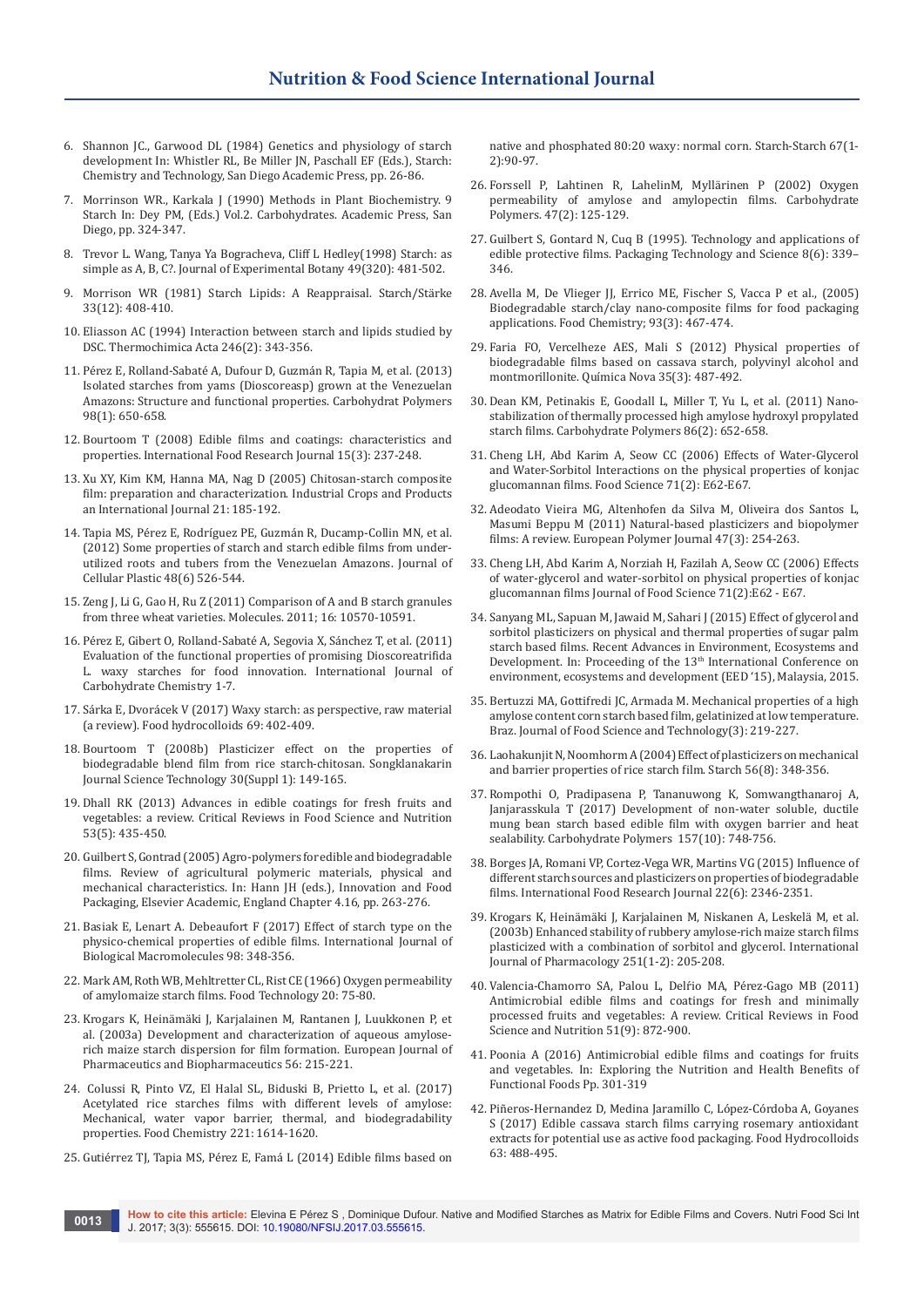- 43. [Chandra Mohan C, Rakhavan KR, Sudharsan K, Radha krishnan K,](http://www.academia.edu/25038048/Design_and_characterization_of_spice_fused_tamarind_starch_edible_packaging_films)  [Babuskin S, et al. \(2016\) Design and characterization of spice fused](http://www.academia.edu/25038048/Design_and_characterization_of_spice_fused_tamarind_starch_edible_packaging_films)  [tamarind starch edible packaging films. LWT - Food Science and](http://www.academia.edu/25038048/Design_and_characterization_of_spice_fused_tamarind_starch_edible_packaging_films)  [Technology 68: 642-652.](http://www.academia.edu/25038048/Design_and_characterization_of_spice_fused_tamarind_starch_edible_packaging_films)
- 44. [OlleResa CP, Gerschenson LN, Jagus RJ \(2016\) Starch edible film](https://www.deepdyve.com/lp/elsevier/starch-edible-film-supporting-natamycin-and-nisin-for-improving-sN3FRvpMCL)  [supporting natamycin and nisin for improving microbiological stability](https://www.deepdyve.com/lp/elsevier/starch-edible-film-supporting-natamycin-and-nisin-for-improving-sN3FRvpMCL)  [of refrigerated argentinian Port Salut cheese. Food Control 2016: 59:](https://www.deepdyve.com/lp/elsevier/starch-edible-film-supporting-natamycin-and-nisin-for-improving-sN3FRvpMCL)  [737-742](https://www.deepdyve.com/lp/elsevier/starch-edible-film-supporting-natamycin-and-nisin-for-improving-sN3FRvpMCL)
- 45. [Ghosh A, Gupta T, Swaminathan J, Wright D \(2015\) Mechanical and](https://www.infona.pl/resource/bwmeta1.element.elsevier-6d570992-e278-318e-b4c8-4aa3179f9a3a)  [anti-pathogenic characterization of starch-based materials. Polymer](https://www.infona.pl/resource/bwmeta1.element.elsevier-6d570992-e278-318e-b4c8-4aa3179f9a3a)  [Testing 43: 78-82.](https://www.infona.pl/resource/bwmeta1.element.elsevier-6d570992-e278-318e-b4c8-4aa3179f9a3a)
- 46. Gutierrez T (2017) Surface and nutraceutical properties of edible films made from starchy sources with and without added blackberry pulp. Carbohydrate Polymers 165: 169-179.
- 47. [Bersaneti GT, Mantovan J, Magri A, Mali S, Celligoi MA \(2016\) Edible](https://www.ncbi.nlm.nih.gov/pubmed/27474664)  [films based on cassava starch and fructooligosaccharides produced by](https://www.ncbi.nlm.nih.gov/pubmed/27474664)  [Bacillus subtilis natto CCT 7712. Carbohydrate Polymers 151: 1132-](https://www.ncbi.nlm.nih.gov/pubmed/27474664) [1138.](https://www.ncbi.nlm.nih.gov/pubmed/27474664)
- 48. [Praseptiangga D, Utami R, Khasanah LU, Evirananda IP, Kawiji \(2016\)](http://iopscience.iop.org/article/10.1088/1757-899X/176/1/012054)  [Effect of cassava starch-based edible coating incorporated with](http://iopscience.iop.org/article/10.1088/1757-899X/176/1/012054)  [lemongrass essential oil on the quality of papaya. IOP Conference](http://iopscience.iop.org/article/10.1088/1757-899X/176/1/012054)  [Series: Materials Science and Engineering 176 \(1\): 012054](http://iopscience.iop.org/article/10.1088/1757-899X/176/1/012054)
- 49. [Ferreira Saraiva LE, de Oliveira Melo Naponucena L, da Silva Santos](http://www.pgalimentos.far.ufba.br/sites/pgalimentos.far.ufba.br/files/artigo_egressa_luciana.pdf)  [V, Dantas Silva RP, Oliveira de Souza C, et al. \(2016\) Development](http://www.pgalimentos.far.ufba.br/sites/pgalimentos.far.ufba.br/files/artigo_egressa_luciana.pdf)  [and application of edible film of active potato starch to extend mini](http://www.pgalimentos.far.ufba.br/sites/pgalimentos.far.ufba.br/files/artigo_egressa_luciana.pdf)  [panettone shelf life. LWT - Food Science and Technology 73: 311-319.](http://www.pgalimentos.far.ufba.br/sites/pgalimentos.far.ufba.br/files/artigo_egressa_luciana.pdf)
- 50. [Díaz L. Reales J, Torres C \(2017\) Measurement of the transmittance of](http://iopscience.iop.org/article/10.1088/1742-6596/792/1/012023)  [edible films of aloe vera \(barbadensis miller\) and cassava starch using](http://iopscience.iop.org/article/10.1088/1742-6596/792/1/012023)  [optical fibers trifurcated Journal of Physics: Conference Series 792\(1\):](http://iopscience.iop.org/article/10.1088/1742-6596/792/1/012023)  [012023](http://iopscience.iop.org/article/10.1088/1742-6596/792/1/012023)
- 51. [Lima RP, Silva S, Dantas RL, Dantas AL, Sousa ASB, et al. \(2016\) Using](http://www.actahort.org/books/1141/1141_39.htm)  [digital image processing for e valuation of translucency in fresh-cut](http://www.actahort.org/books/1141/1141_39.htm)  ['Pérola' pineapple coated with biofilms. Acta Horticulturae 1141: 311-](http://www.actahort.org/books/1141/1141_39.htm) [318.](http://www.actahort.org/books/1141/1141_39.htm)
- 52. [Hashemi SMB, ZahabiN, Rezaee Z, Maherani Z, Boghori P, et al. \(2016\)](http://onlinelibrary.wiley.com/doi/10.1111/jfs.12241/abstract)  [Evaluation of a Starch-Based Edible Film as Carrier of Adiantum](http://onlinelibrary.wiley.com/doi/10.1111/jfs.12241/abstract)  [Capillus-Veneris Extract to Improve the Shelf Life of Fresh-Cut Pears.](http://onlinelibrary.wiley.com/doi/10.1111/jfs.12241/abstract)  [Journal of Food Safety 36\(3\): 291-298.](http://onlinelibrary.wiley.com/doi/10.1111/jfs.12241/abstract)
- 53. [Javanmard M, AhangariR, Tavakolipour H \(2011\) Effects of wheat starch](http://onlinelibrary.wiley.com/doi/10.1111/j.1745-4530.2009.00520.x/abstract)  [edible films on rancidity and moisture uptake of pistachio kernels as a](http://onlinelibrary.wiley.com/doi/10.1111/j.1745-4530.2009.00520.x/abstract)  [new package. Journal of Food Process Engineering 34\(4\):1156-1171.](http://onlinelibrary.wiley.com/doi/10.1111/j.1745-4530.2009.00520.x/abstract)
- 54. [Medina Jaramillo C, Gutiérrez TJ, Goyanes S, Bernal C, Famá L \(2016\)](https://www.ncbi.nlm.nih.gov/pubmed/27474554)  [Biodegradability and plasticizing effect of yerba mate extract on](https://www.ncbi.nlm.nih.gov/pubmed/27474554)  [cassava starch edible films. Carbohydrate Polymers 151\(20\): 150-159.](https://www.ncbi.nlm.nih.gov/pubmed/27474554)
- 55. [Podshivalov A, Zakharova M, Glazacheva E, Uspenskaya M \(2017\)](https://www.ncbi.nlm.nih.gov/pubmed/27987819)  [Gelatin/potato starch edible biocomposite films: Correlation between](https://www.ncbi.nlm.nih.gov/pubmed/27987819)  [morphology and physical properties. Carbohydrate Polymers 157:](https://www.ncbi.nlm.nih.gov/pubmed/27987819)  [1162-1172.](https://www.ncbi.nlm.nih.gov/pubmed/27987819)
- 56. [Marvizadeh MM, Oladzadabbasabadi N, Mohammadi Nafchi A, Jokar](https://www.ncbi.nlm.nih.gov/pubmed/28232108)  [M \(2017\) Preparation and characterization of bionanocomposite](https://www.ncbi.nlm.nih.gov/pubmed/28232108)  [film based ontapioca starch/bovine gelatin/nanorod zinc oxide.](https://www.ncbi.nlm.nih.gov/pubmed/28232108)  [International Journal of Biological Macromolecules 99: 1-7.](https://www.ncbi.nlm.nih.gov/pubmed/28232108)
- 57. [Soukoulis C, Singh P, Macnaughtan W, Parmenter C, Fisk ID \(2016\)](https://www.ncbi.nlm.nih.gov/pubmed/26726280)  [Compositional and physicochemical factors governing the viability of](https://www.ncbi.nlm.nih.gov/pubmed/26726280)  [Lactobacillus rhamnosus GG embedded in starch-protein based edible](https://www.ncbi.nlm.nih.gov/pubmed/26726280)  [films. Food Hydrocoll 52: 876-887](https://www.ncbi.nlm.nih.gov/pubmed/26726280)
- 58. [Larotonda FDS, Torres MD, Gonçalves MP, Sereno AM, Hilliou L, \(2016\)](http://onlinelibrary.wiley.com/doi/10.1002/app.42263/abstract)  [Hybrid carrageenan-based formulations for edible film preparation:](http://onlinelibrary.wiley.com/doi/10.1002/app.42263/abstract)  [Benchmarking with kappa carrageenan. Journal of Applied Polymer](http://onlinelibrary.wiley.com/doi/10.1002/app.42263/abstract)  Science [133\(2\): 42263](http://onlinelibrary.wiley.com/doi/10.1002/app.42263/abstract).
- 59. [Thakur R, Saberi B, Pristijono P, Golding J, Stathopoulos C, et al. \(2016\)](https://www.ncbi.nlm.nih.gov/pubmed/27645927)  [Characterization of Rice Starch- ι-Carrageenan Biodegradable Edible](https://www.ncbi.nlm.nih.gov/pubmed/27645927)  [Film. Effect of Stearic Acid on the Film Properties. International](https://www.ncbi.nlm.nih.gov/pubmed/27645927)  [Journal of Biological Macromolecules](https://www.ncbi.nlm.nih.gov/pubmed/27645927) 93(Pt A): 952-960.
- 60. [Slavutsky AM, Bertuzzi MA \(2016\) Improvement of water barrier](http://daneshyari.com/article/preview/19821.pdf)  [properties of starch films by lipid nanolamination. Food Packaging and](http://daneshyari.com/article/preview/19821.pdf)  [Shelf Life 7: 41-46.](http://daneshyari.com/article/preview/19821.pdf)
- 61. [Matta Fakhouria FM, Martelli SM, Caon T, Velasco JI, Innocentini Mei](http://agris.fao.org/agris-search/search.do?recordID=US201600252916)  [LH \(2015\) Edible films and coatings based on starch/gelatin: Film](http://agris.fao.org/agris-search/search.do?recordID=US201600252916)  [properties and effect of coatings on quality of refrigerated Red Crimson](http://agris.fao.org/agris-search/search.do?recordID=US201600252916)  [grapes. Postharvest Biology and Technology 109: 57-64.](http://agris.fao.org/agris-search/search.do?recordID=US201600252916)
- 62. [Sessini V, Arrieta MP, Kenny JM, Peponi L \(2016\) Processing of](https://www.deepdyve.com/lp/elsevier/processing-of-edible-films-based-on-nanoreinforced-gelatinized-starch-VP0YTDN1XW)  [edible films based on nano-reinforced gelatinized starch. Polymer](https://www.deepdyve.com/lp/elsevier/processing-of-edible-films-based-on-nanoreinforced-gelatinized-starch-VP0YTDN1XW)  [Degradation Stability 132: 157-168.](https://www.deepdyve.com/lp/elsevier/processing-of-edible-films-based-on-nanoreinforced-gelatinized-starch-VP0YTDN1XW)
- 63. [Badwaik LS, Borah PK, Deka SC \(2014\) Antimicrobial and enzymatic](https://www.ncbi.nlm.nih.gov/pubmed/24528722)  [antibrowning film used as coating for bamboo shoot quality](https://www.ncbi.nlm.nih.gov/pubmed/24528722)  [improvement. Carbohydrate Polymers 103: 213-220.](https://www.ncbi.nlm.nih.gov/pubmed/24528722)
- 64. [Chiumarelli M, Hubinger MD \(2014\) Evaluation of edible films and](https://www.tib.eu/en/search/id/BLSE%3ARN351204509/Evaluation-of-edible-films-and-coatings-formulated/)  [coatings formulated with cassava starch, glycerol, carnauba wax and](https://www.tib.eu/en/search/id/BLSE%3ARN351204509/Evaluation-of-edible-films-and-coatings-formulated/)  [stearic acid. Food Hydrocolloids 39: 20-27.](https://www.tib.eu/en/search/id/BLSE%3ARN351204509/Evaluation-of-edible-films-and-coatings-formulated/)
- 65. [Ortega TR, Jiménez MA Talens OP, Chiralt A \(2014\) Effect of the](https://riunet.upv.es/handle/10251/75088)  [incorporation of surfactants on the physical properties of corn starch](https://riunet.upv.es/handle/10251/75088)  [films. Food Hydrocolloids 38: 66-75.](https://riunet.upv.es/handle/10251/75088)
- 66. [Kanmani P, Taik Lim S \(2013\) Development and characterization](https://www.ncbi.nlm.nih.gov/pubmed/23790884)  [of novel probiotic-residing pullulan/starch edible films. Food](https://www.ncbi.nlm.nih.gov/pubmed/23790884)  [Chemistry141\(2\): 1041-1049.](https://www.ncbi.nlm.nih.gov/pubmed/23790884)
- 67. [Bahareh S, Rahul T, Quan VV, Suwimol C, John BG, et al. \(2016\)](http://agris.fao.org/agris-search/search.do?recordID=US201600275555)  [Optimization of physical and optical properties of biodegradable](http://agris.fao.org/agris-search/search.do?recordID=US201600275555)  [edible films based on pea starch and guar gum. Industrial Crops and](http://agris.fao.org/agris-search/search.do?recordID=US201600275555)  [Products 86: 342-352.](http://agris.fao.org/agris-search/search.do?recordID=US201600275555)
- 68. [Costa GI, dos Reis KC, Tavares MEG, Costa RA, Ferreira da Silva T, et al.](http://agris.fao.org/agris-search/search.do?recordID=US201600274331)  [\(2016\) Cellulose micro fibrillated suspension of carrots obtained by](http://agris.fao.org/agris-search/search.do?recordID=US201600274331)  [mechanical defibrillation and their application in edible starch films.](http://agris.fao.org/agris-search/search.do?recordID=US201600274331)  [Industrial Crops and Products 89\(30\): 285-294.](http://agris.fao.org/agris-search/search.do?recordID=US201600274331)
- 69. [Mei J, Yuan y, Wu Y, Li Y \(2013\) Characterization of edible starch](https://www.ncbi.nlm.nih.gov/pubmed/23500443)[chitosan film and its application in the storage of Mongolian cheese.](https://www.ncbi.nlm.nih.gov/pubmed/23500443)  [International Journal of Biological Macromolecules 57: 17-21.](https://www.ncbi.nlm.nih.gov/pubmed/23500443)
- 70. [Hucheng L, Yanfang R, Kun X, Simeng W, Yongzheng Z, et al. \(2012\)](http://www.ingentaconnect.com/content/tcsae/tcsae/2012/00000028/A00101s1/art00018)  [Effects of Chinese herbal medicine-starch-chitosan composite coating](http://www.ingentaconnect.com/content/tcsae/tcsae/2012/00000028/A00101s1/art00018)  [on fresh-keeping of ponkan. Transactions of the Chinese Society of](http://www.ingentaconnect.com/content/tcsae/tcsae/2012/00000028/A00101s1/art00018)  [Agricultural Engineering 28 \(SUPPL.1\): 300-305.](http://www.ingentaconnect.com/content/tcsae/tcsae/2012/00000028/A00101s1/art00018)
- 71. Avola C, Licciardello F, Mazzaglia A, Giannone V, Zanti C, Muratore G (2011) Quality evaluation of shrimps (Parapenaeuslongirostris) as affected by edible films. Italian Journal of Food Science 23(Suppl): 99- 102.
- 72. [Ghanbarzadeh B, Almasi H, Entezami AA \(2010\) Physical properties of](https://pubag.nal.usda.gov/catalog/578169)  [edible modified starch/carboxymethyl cellulose films. Innovative Food](https://pubag.nal.usda.gov/catalog/578169)  [Science & Emerging Technologies 11\(4\): 697-702.](https://pubag.nal.usda.gov/catalog/578169)
- 73. [Vásconez MB, Flores SK, Campos CA, Alvarado J, Gerschenson LN](http://agris.fao.org/agris-search/search.do?recordID=US201301643761)  [\(2009\) Antimicrobial activity and physical properties of chitosan](http://agris.fao.org/agris-search/search.do?recordID=US201301643761)[tapioca starch based edible films and coatings. Food Research](http://agris.fao.org/agris-search/search.do?recordID=US201301643761)  [International 42: 762-769.](http://agris.fao.org/agris-search/search.do?recordID=US201301643761)
- 74. Santacruz S, Rivadeneira C, Castro M (2015) Edible films based on starch and chitosan. Effect of starch source and concentration, plasticizer, surfactant's hydrophobic tail and mechanical treatment. Food Hydrocolloids 49: 89-94.
- 75. [Kester JJ, Fennema OR \(1986\) Edible films and coatings: a review. Food](http://agris.fao.org/agris-search/search.do?recordID=US8836195)  [Technology 40: 47-59.](http://agris.fao.org/agris-search/search.do?recordID=US8836195)